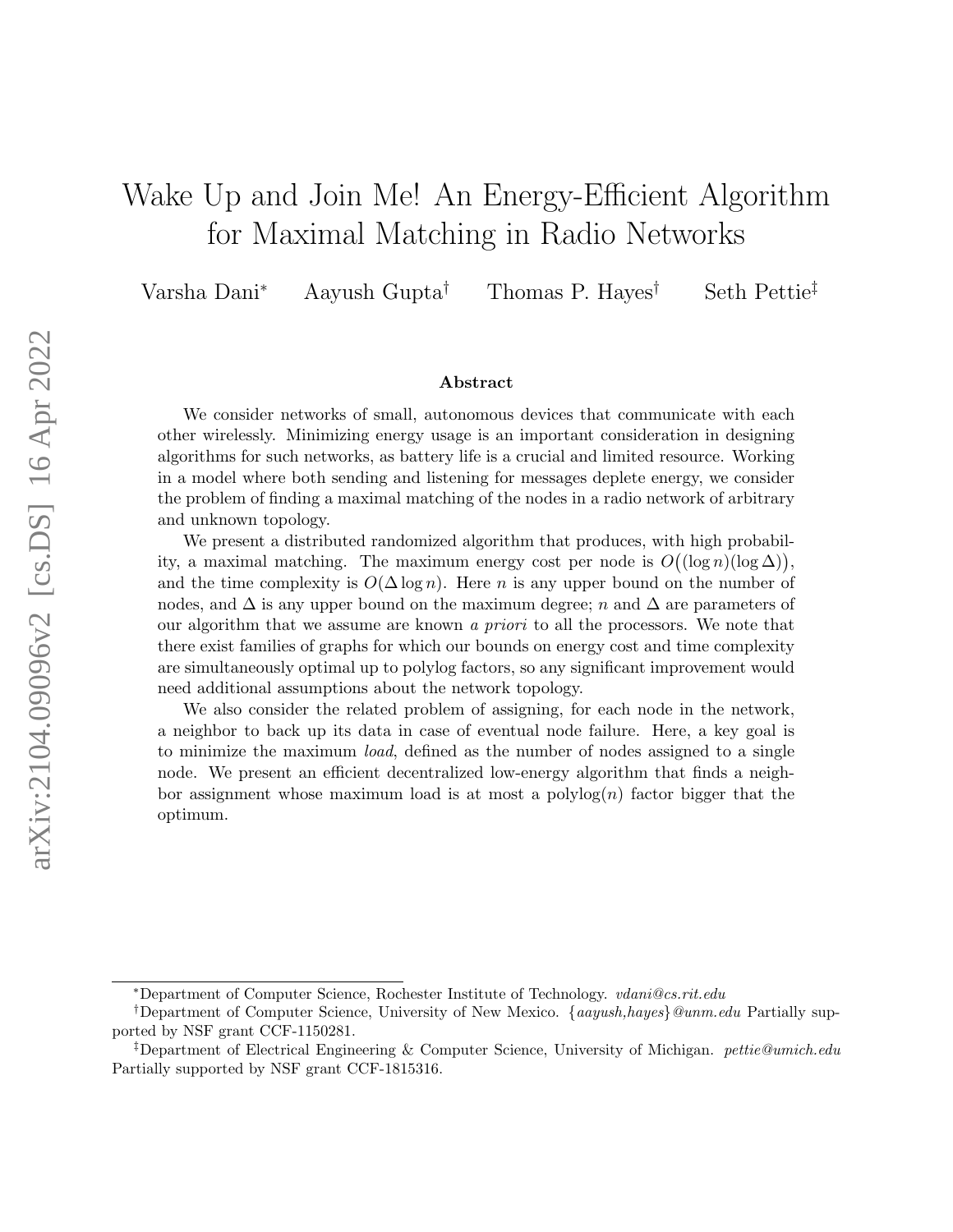# 1 Introduction

For networks of small computers, energy management and conservation is often a major concern. When these networks communicate wirelessly, usage of the radio transceiver to send or listen for messages is often one of the dominant causes of energy usage. Moreover, this has tended to be increasingly true as the devices have gotten smaller; see, for example, [\[21,](#page-22-0) [3,](#page-21-0) [13\]](#page-21-1). Motivated by these considerations, Chang et al. [\[5\]](#page-21-2) introduced a theoretical model of distributed computation in which each send or listen operation costs one unit of energy, but local computation is free. Over a sequence of discrete timesteps, nodes choose whether to sleep, listen, or send a message of  $O(\log n)$  bits. A listening node successfully receives a message only when exactly one of its neighbors has chosen to send in that timestep; otherwise it receives no input.

It is not uncommon for research on sensor networks to make assumptions about the topology of the network, such as assuming the network is defined by a unit disk graph, or that each node is aware of its location using GPS. However, we will be interested in the more general setting where we make almost no assumptions about the network topology. We will assume that communication takes place via radio broadcasts, and that there is an arbitrary and unknown undirected graph G whose edges indicate which pairs of nodes are capable of hearing each other's broadcasts. We will, however, assume that each node is initialized with shared parameters n and  $\Delta$ , which are upper bounds on, respectively, the total number of nodes, and the maximum degree of any node. By designing algorithms to operate without pre-conditions on, or foreknowledge of, the network topology, we potentially broaden the possible applications of our algorithms, and, by extension, of sensor networks. For instance, we can imagine a network of small sensors scattered rather haphazardly from an airplane passing over hazardous terrain; the sensors that survive their landing are unlikely to be placed predictably or uniformly.

In this model, [\[5\]](#page-21-2) presented a polylog-energy, polynomial-time algorithm for the problem of one-to-all broadcast. A later paper by Chang, Dani, Hayes, and Pettie [\[6\]](#page-21-3) gave a subpolynomial  $(n^{o(1)})$  energy, polynomial-time algorithm for the related problem of breadth-first search. An earlier body of work examined energy complexity in *single hop* networks  $\left[4, 7, 8\right]$  $\left[4, 7, 8\right]$  $\left[4, 7, 8\right]$  $\left[4, 7, 8\right]$ [14,](#page-22-1) [15,](#page-22-2) [16,](#page-22-3) [17,](#page-22-4) [20\]](#page-22-5), i.e., in which the network topology is known to be a clique.

In the present work, we will be concerned with another fundamental problem of graph theory, namely to find large sets of pairwise disjoint edges, or matchings. The problem of finding large matchings has been thoroughly studied in a wide variety of computational models dating back more than a century, to König  $[18]$ . For a fairly comprehensive review of past results, we recommend Duan and Pettie [\[11,](#page-21-7) Section 1].

The main goal of the present work is to present a polylog-energy, polynomial-time distributed algorithm that computes a maximal matching in the network graph. The term maximal here indicates that the matching intersects every edge of the graph, and therefore cannot be augmented without first removing edges. It is well-known that a maximal matching necessarily has at least half as many edges as the largest, or "maximum" matching. In fact, as we discuss in Section [2.2,](#page-4-0) maximal matchings are often significantly closer to being maximum than the aforementioned fact would indicate.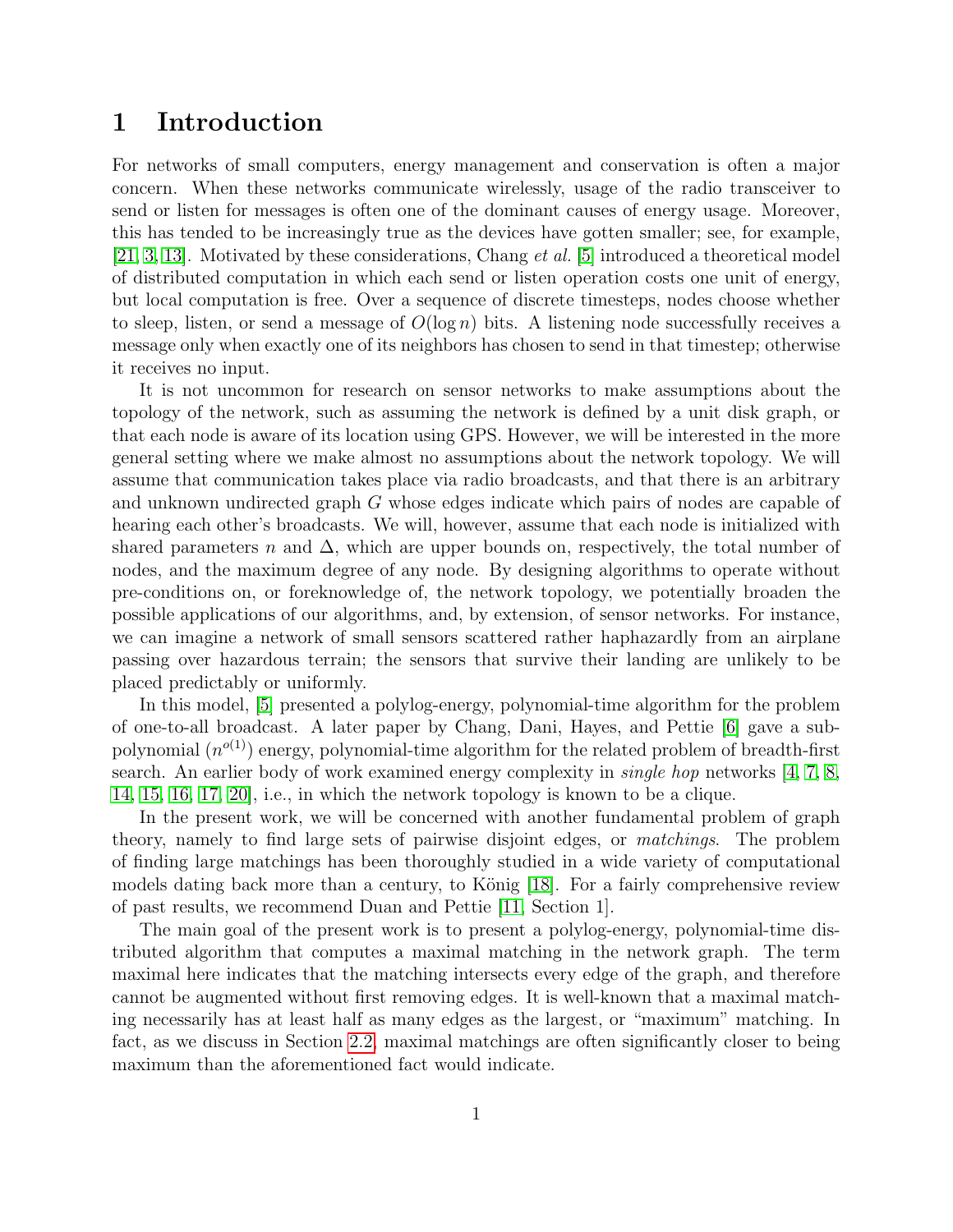<span id="page-2-0"></span>**Theorem 1.1.** Let G be any graph on at most n vertices, of maximum degree at most  $\Delta$ . Then Algorithm [1](#page-9-0) always terminates in  $O(\Delta \log n)$  timesteps, at which point each node knows its partner in a matching, M. Furthermore,

 $\mathbb{P}\left(M\,\,is\,\,a\,\,maximal\,\,matching\,\,and\,\,every\,\,node\,\,used\,\,energy\,\leq 2C(\log n)(\log\Delta) \right)\geq 1-\frac{1}{\gamma}.$  $\frac{1}{n^2}$ .

Observe that the per-node energy use is  $\text{polylog}(n)$ , which obviously cannot be improved by more than a polylog factor. Moreover, the time complexity bound,  $O(\Delta \log n)$ , is also nearly optimal, when one considers that G could contain a clique of size  $\Delta$ , in which case, in order for all the nodes in that clique to get even one chance to send a message and have it received by the other nodes in the clique, there must be at least  $\Delta$  timesteps, since our model does not allow a node the possibility to receive two or more messages in a single round. To put this another way, when  $\Delta$  is small, a high degree of parallelism is possible, which our algorithm exploits; but, when  $\Delta$  is large, there exist graphs for which this parallelism is impossible.

### 1.1 Application: Neighbor Assignment

One possible motivation for finding large matchings, apart from their intrinsic mathematical interest, comes from the desire to back up data in case of node failures. Suppose we had a perfect matching (that is, one whose edges contain every node) on the  $n$  nodes of our network. Then the matching could be viewed as pairing each node with a neighboring node that could serve as its backup device. This would ensure that each device has a load of one node to back up, and that each node is directly adjacent to its backup device.

Since perfect matchings are not always available, we consider a more general scheme, in which each node is assigned one of its neighbors to be its backup device, but we allow for loads greater than one. Such a function can be visualized as a directed graph, with a directed edge from each node to its backup device. In this case, each node has out-degree 1, and load equal to its in-degree. We would like to minimize the maximum load over all vertices.

In Section [6,](#page-17-0) we will show that, if one is willing to accept a maximum load that is  $O(\log n)$  times the optimum, this problem can be simply reduced to the maximal matching problem. In light of our main result, this means that, if there exists a neighbor assignment with  $\text{polylog}(n)$  maximum load, then we can find one on a radio network, while using only  $polylog(n)$  energy.

### 1.2 Techniques

Our matching algorithm can be thought of as a distributed and low-energy version of the following greedy, centralized algorithm. Randomly shuffle the  $m$  edges. Then, processing the edges in order, accept each edge that is disjoint from all previous edges. Note that this always results in a maximal matching.

To make this into a distributed algorithm, we make each node, in parallel, try to establish contact with one of its unmatched neighbors to form an edge. Since a node can only receive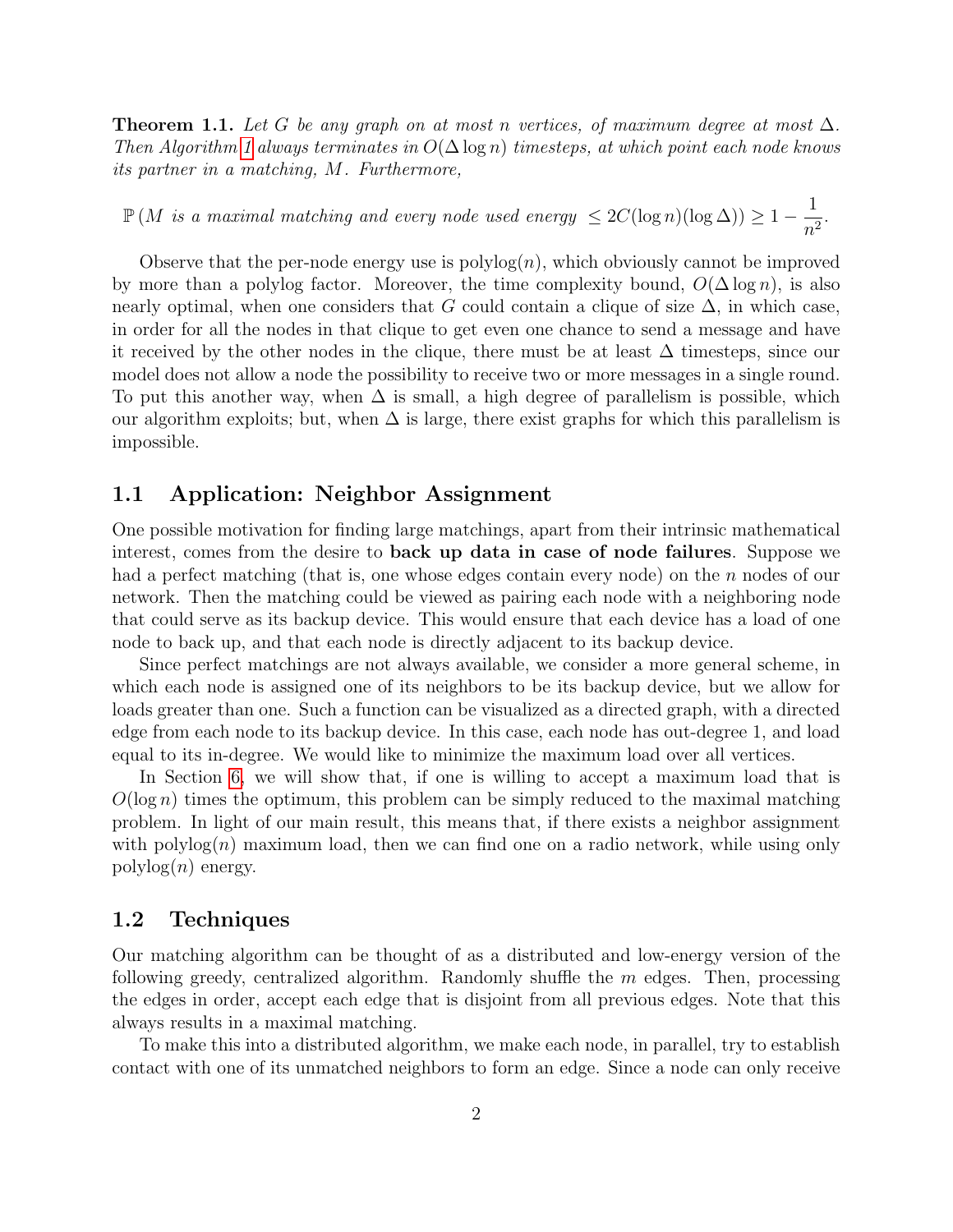a message successfully if exactly one of its neighbors is sending, we limit the probability for each node to participate in a given round, by setting a participation rate that is, with high probability, at most the inverse of the maximum degree of the residual graph induced by the unmatched nodes. It turns out that this can be accomplished using a set schedule, where the participation rate is a function of the amount of elapsed time.

The main technical obstacle in the analysis is proving that the maximum degree of the graph decreases according to schedule (or faster). This is achieved by noting that, if not, the first vertex to have its degree exceed the schedule would have to have been failed to be paired by our algorithm, despite going through a long sequence of consecutive rounds in which its chance to be paired was relatively high.

### 1.3 Related Work

Multi-hop radio network models have a long history, going back at least to work in the early 1990's by Bar-Yehuda, Goldreich, Itai [\[1,](#page-20-0) [2\]](#page-21-8) among others. The particular model of energy-aware radio computation we are using was introduced by Chang et al. [\[5\]](#page-21-2).

A recent result by Chatterjee, Gmyr, and Pandurangan [\[9\]](#page-21-9) considered the closely related problem of Maximal Independent Set in another model, called the "Sleeping model." Although it has some interesting similarities to our work, there are several important differences. Firstly, we note that although matchings of G are nothing more than independent sets on the line graph of  $G$ , in distributed computing, we cannot just convert an algorithm designed to run on the line graph of G into an algorithm to run on  $G$ . Secondly, we note that the Sleeping model is based on the CONGEST model, and so, when a node is awake, it is allowed to send a different message to each of its neighbors at a unit cost. By contrast, in our model, one node can only send one message in a timestep, and it may collide with messages sent by other nodes.

Moscibroda and Wattenhofer [\[19\]](#page-22-7) considered the problem of finding a Maximal Independent Set in a radio network. Their work also has some interesting similarities to ours, although they are assuming a unit-disk topology, and listening for messages is free in their model. On the other hand, their algorithm works even when the nodes wake up asynchronously at the start of the algorithm.

# 2 Preliminaries

### 2.1 Matchings

A matching is a subset of the edges of a graph G, such that no two of the edges share an endpoint. We say a matching is *maximum* if it has at least as many edges as any other matching for G. We say a matching is *maximal* if it is not contained in a larger matching for G. Equivalently, a matching is maximal if every edge of G shares at least one endpoint with an edge from the matching.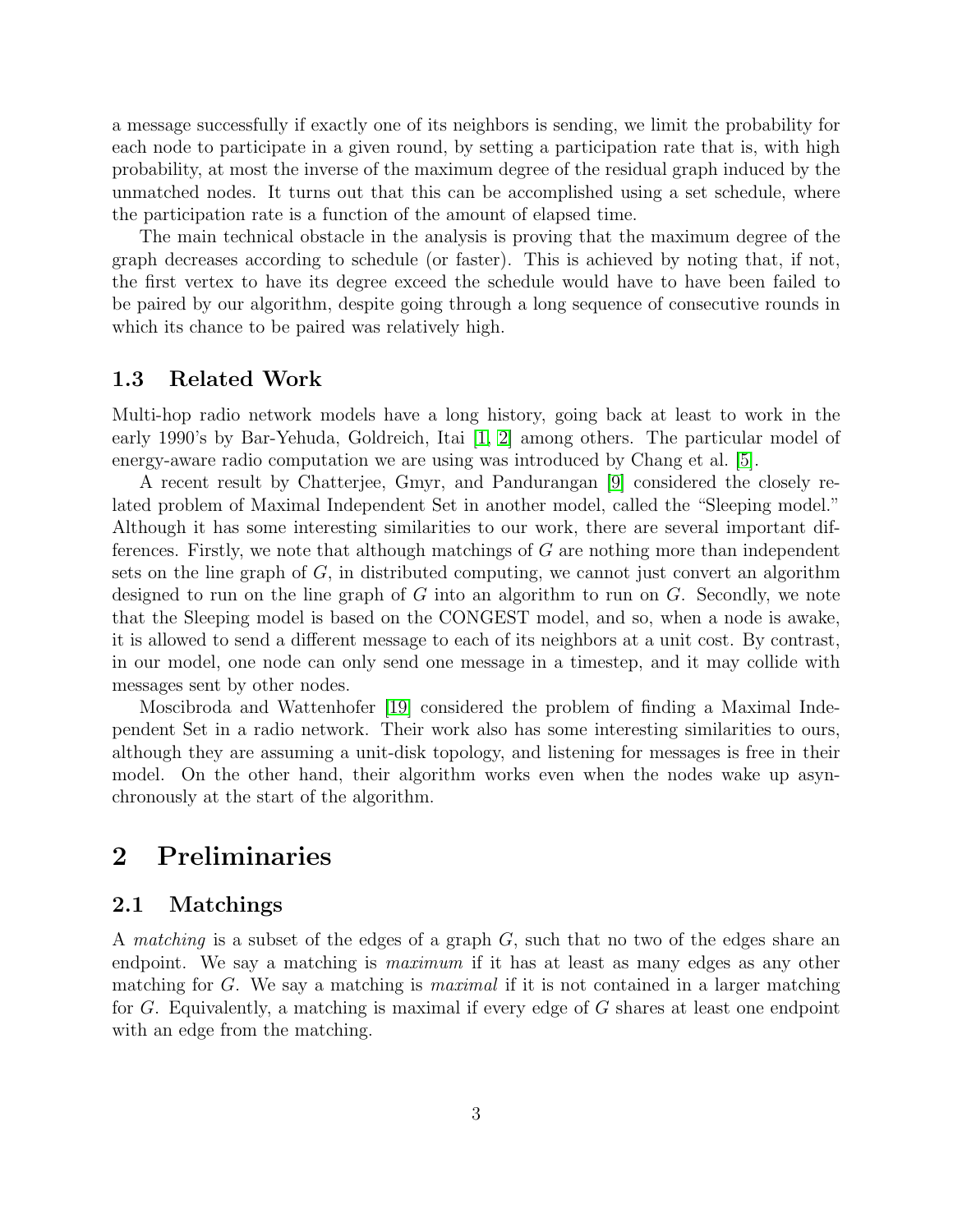For  $\alpha > 1$ , we say a matching is  $\alpha$ -approximately maximum if its cardinality is at least  $1/\alpha$  times the cardinality of a maximum matching. It is an immediate consequence of the definitions that any maximal matching is 2-approximately maximum.

### <span id="page-4-0"></span>2.2 Maximal vs. Maximum Matchings

Perhaps the main reason why maximal matchings are of interest is as an approximate solution to the related problem of maximum matchings. Before we begin, we introduce some notations and terminology.

**Definition 2.1.** We say a matching M is maximal if it is not a subset of any larger matching; equivalently, if the complementary set of nodes is an independent set. For a graph G, let  $\nu(G)$  denote its matching number, that is, the maximum number of edges in a matching of G. Let  $\beta(G)$  denote the minimum number of edges in a maximal matching of G. Let  $\alpha(G)$ denote the independence number of  $G$ , that is, the maximum size of an independent set (or anti-clique) of G.

The following well-known result says that every maximal matching is at least a  $\frac{1}{2}$ approximation to the size of the maximum matching.

<span id="page-4-1"></span>**Proposition 2.2.** Let G be any graph. Then  $\beta(G) \geq \frac{\nu(G)}{2}$  $\frac{(G)}{2}$ .

The bound in Proposition [2.2](#page-4-1) is tight, as shown for example, by a path of four vertices. However, for most graphs, it is rather far from tight. The following bound is due to M. Zito [\[23,](#page-22-8) Theorem 2].

**Proposition 2.3.** 1. For every graph G, we have  $\beta(G) \geq \frac{n-\alpha(G)}{2} \geq \nu(G) - \frac{\alpha(G)}{2}$  $\frac{(G)}{2}$ .

2. For a random graph  $G = G_{n,p}$ , where  $p = d/n$ , the inequality

$$
\beta(G) \ge \frac{n}{2} \left( 1 - \frac{2 \ln(d)}{d} \right)
$$

holds with probability approaching 1 as  $d \to \infty$ .

A number of analogous, related results are proved in [\[23\]](#page-22-8), generalizing the above to classes of random bipartite graphs, random regular graphs, and the case where  $d$  is a fixed constant, rather than tending to infinity.

We mention another kind of random graph which is popular in distributed computing applications, and particularly for radio networks. These are the so-called random geometric *graphs*, also known as random unit disk graphs. For parameters  $n, r$ , we define the vertex set by choosing n points (vertices) uniformly at random from a square of area  $n$ . Two vertices are considered adjacent if their Euclidean distance is less than  $r$ . If we neglect boundary effects, this leads to an average degree of  $\pi r^2$ . For such graphs, we can make the following observation.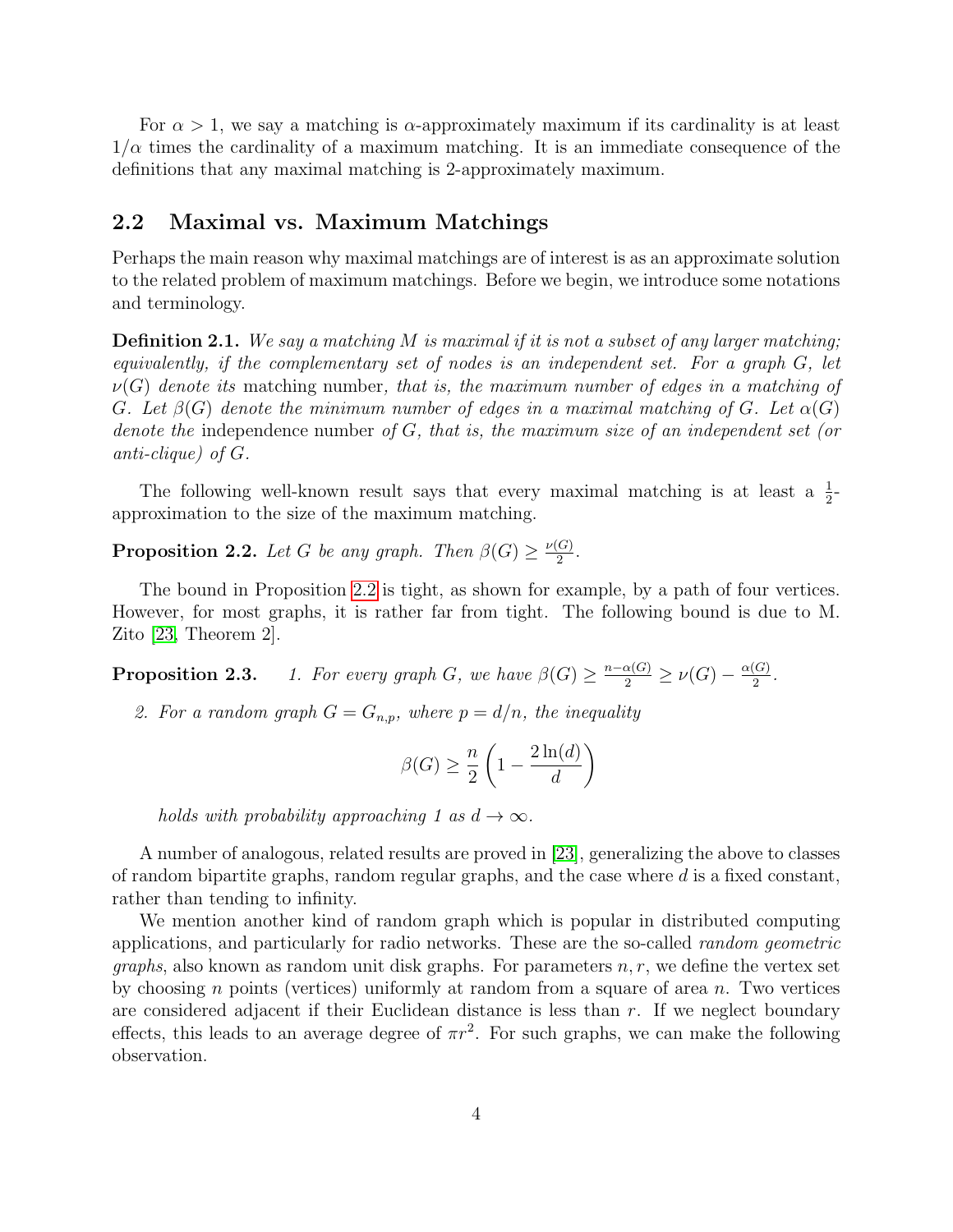**Proposition 2.4.** Let  $G = RGG(n, r)$  be a random geometric graph. Then,

$$
\beta(G) \ge \frac{n}{2}(1 - O(1/d)),
$$

where d is the expected average degree of G.

*Proof.* Note that the square of area n can be covered by  $O(n/r^2)$  disks of radius r, hence this is an upper bound on the independence number of any radius- $r$  disk graph, and in particular a random one. Thus  $\beta(G) \geq \frac{n}{2} - O(\frac{n}{r_s^2})$  $(\frac{n}{r_1^2})$ . Since, for  $r = \Omega(\sqrt{\log(n)})$ , asymptotically almost surely all of the degrees in G are  $\Theta(r^2)$ , this shows that  $\beta(G) \geq \frac{n}{2}$  $\frac{n}{2}(1 - O(1/d))$ , where d is any vertex degree of G.  $\Box$ 

Taken together, these results show that, in many settings when the graph is not adversarial, maximal matchings may be very good approximations to maximum matchings, especially when the average degree is large.

## 2.3 Radio Networks and Energy Usage

We work in the Radio Network model, where we have a communication network on an arbitrary underlying graph G. Each node in G is a processor equipped with a transmitter and receiver to communicate with other nodes. There is an edge between nodes  $u$  and  $v$  in the graph if u and v are within transmission range of each other. We note that the graph  $G$ is not known to the nodes. In fact we will assume that nodes do not know even who their neighbors are in the graph, until they have explicitly heard from them during the running of the algorithm.

All of the processors begin in the same configuration, although we assume they have access to independent sources of random bits. As a consequence, they can locally generate  $O(\log n)$ -bit IDs that are unique, with high probability. We assume the nodes each know parameters  $(n, \Delta)$ , where *n* is an upper bound on the number of nodes in G, and  $\Delta$  is an upper bound on the maximum degree of G. It is important for the correctness of our algorithm that these values be shared by all nodes, since they act as a kind of synchronization mechanism. Accuracy of these shared estimates is not needed for correctness, but both running time and energy usage depend on these parameters, so if n and  $\Delta$  are gross overestimates, it will result in increased costs for the algorithm.

Time is divided into discrete timesteps. In each timestep a processor can choose to do one of three actions: transmit, listen, or sleep. A message travels from a node  $u$  to a neighbor  $v$  of  $u$  at time  $t$  if

- u decides to transmit at time  $t$ ,
- $v$  decides to listen at time  $t$  and
- no other neighbor of  $v$  decides to transmit at time  $t$ .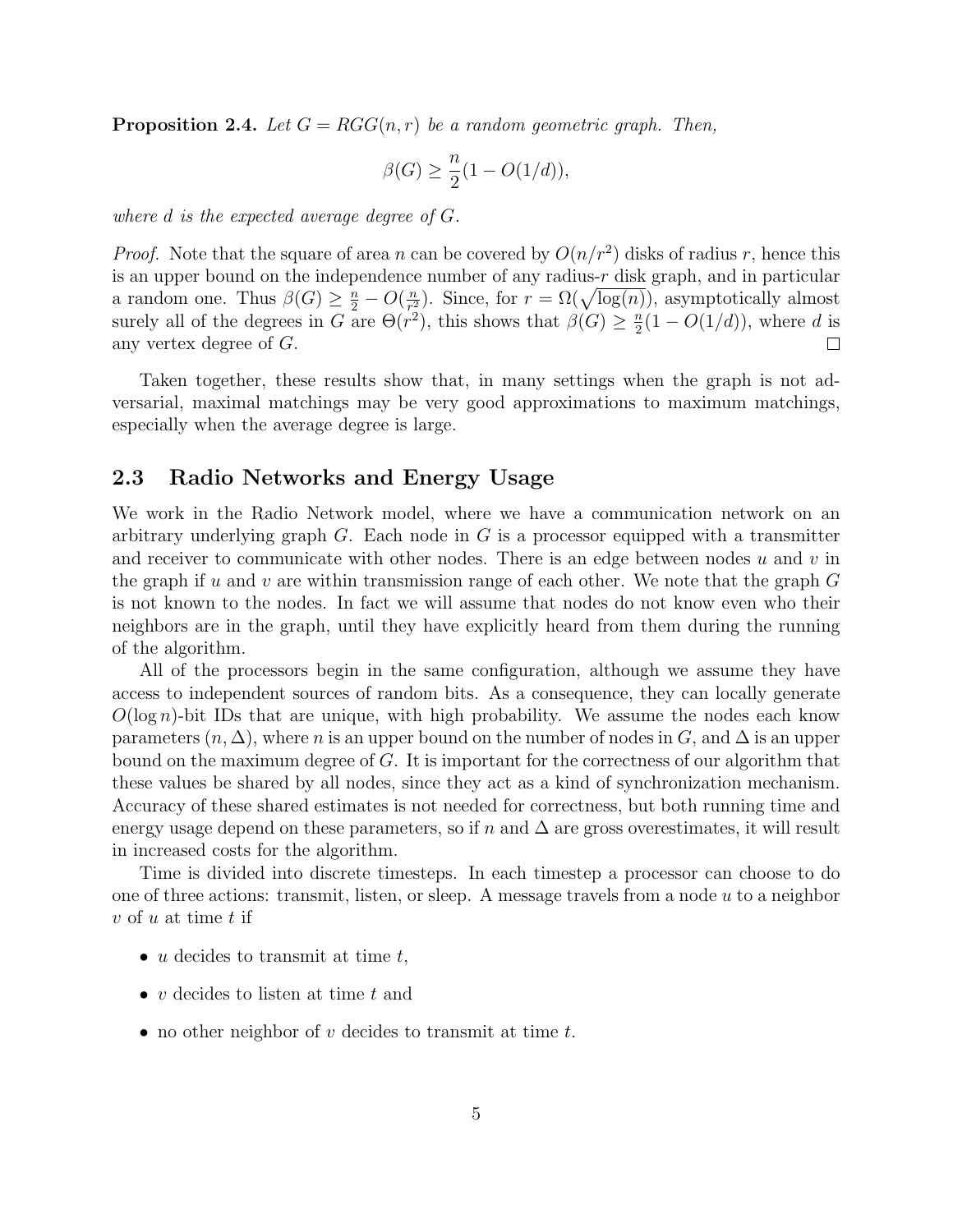Thus when a node u decides to send a message, that message is heard by all neighbors of  $u$ that happen to be listening, and for whom none of their other neighbors are sending.

What happens if node  $v$  decides to listen and more than one of its neighbors sends a message? There are several different models for this situation. In the most permissive of these, the LOCAL and CONGEST models, v receives all the messages sent by its neighbors. As already specified, we are not working in these models. A more restrictive model is the Collision Detection model (CD) where, when a listening node does not receive a message, it can can tell the difference between silence (no neighbors sending) and a collision (more than one neighbor sending). Another model of interest is the "No Collision Detection" model (no-CD), which is even more restrictive: here, collisions between two or more messages are indistinguishable from silence. Prior work [\[5,](#page-21-2) [6\]](#page-21-3) used exponential backoff to deal with collisions in both the CD and no-CD models, making the distinction between these models less important, except in the case of deterministic algorithms. The maximal matching algorithm in our current paper works in the most challenging (no-CD) model despite not using backoff. This can be seen as a corollary of the very local nature of maximal matchings.

What about message sizes? The LOCAL model allows nodes to send messages of arbitrary size in a single timestep. CONGEST is the same, but with messages restricted to  $O(\log n)$ bits. In our work we follow the message-size constraint of the CONGEST model, i.e., each message is  $O(\log n)$  bits.

We measure the cost of our algorithms in terms of their energy usage. We assume that a node incurs a cost of 1 energy unit each time that it decides to send or listen. When the node is sleeping there is no energy cost. We also assume that local computation is free. The goal of energy aware computation is to design algorithms where the nodes can schedule sleep and communication times so that the energy expenditure is small, ideally  $\text{polylog}(n)$ , without compromising the time complexity too much, *i.e.*, the running time is still polynomial in n.

# 3 Notation

#### 3.1 The network

As mentioned earlier,  $G = (V, E)$  is the graph defining our radio network. We denote  $n = |V|$ , and refer to the nodes as "processors." Although the processors are identical, and run identical code, we will assume each node has a unique ID that it knows and uses as its "name" in communication. We make the standard observation that, if each node were to generate an independently random string of  $C \log n$  bits as its ID, the probability that all n nodes have distinct IDs is at least  $1 - 1/n^{C-2}$ , which can be made overwhelmingly likely.

When we present our pseudocode, it will be written from the perspective of a single processor. However, most of our analysis will be written from the "global" perspective of the entire graph.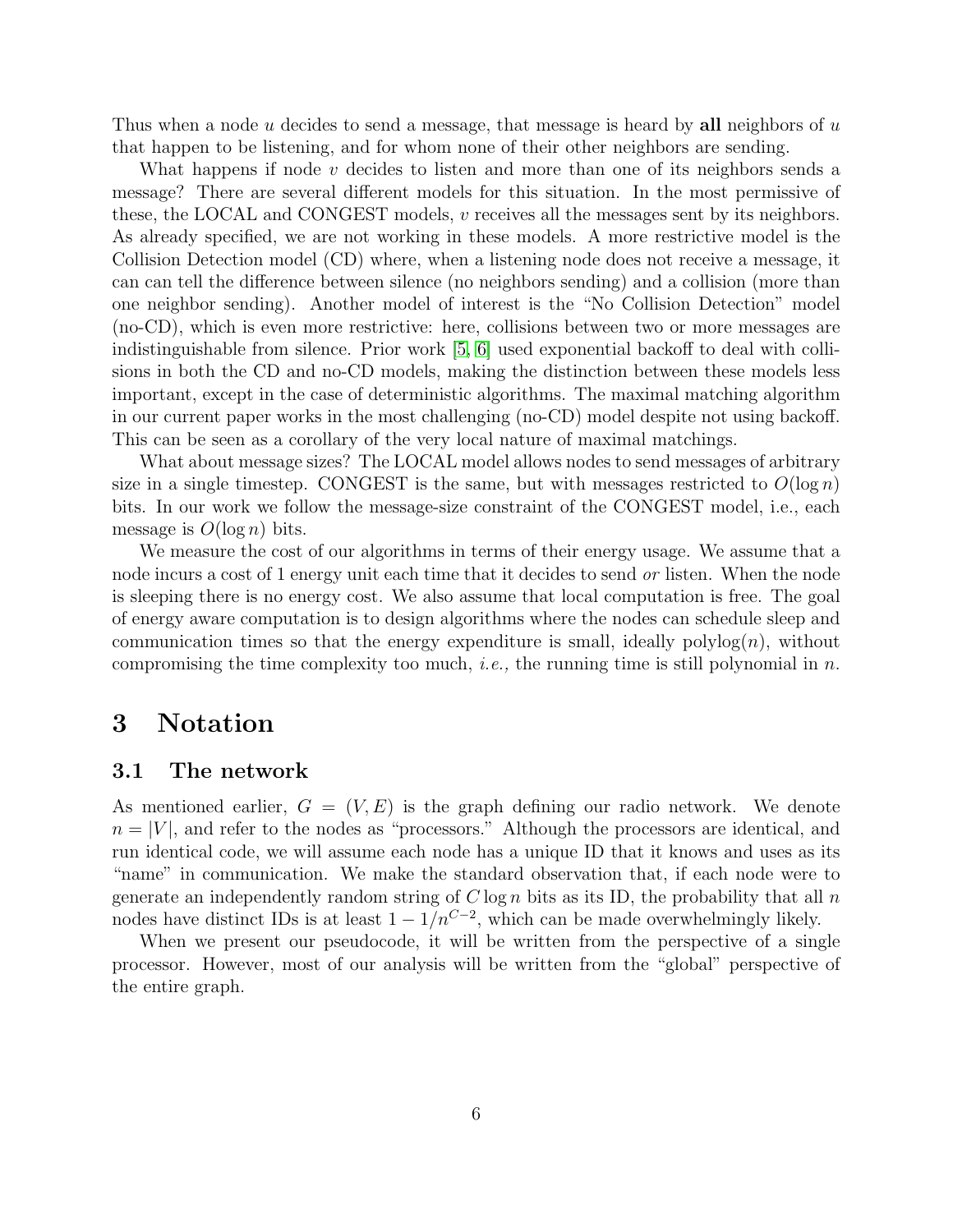### 3.2 Measuring time

To begin with, we define two units of time that will be used throughout the paper. The smaller unit of time is called a *timestep*, and refers to the basic time unit of our radio network model: in each timestep the nodes that choose to transmit are allowed to send a single message.

The larger unit of time is called a *round*, and consists of three timesteps of the form  $3t-2, 3t-1, 3t$ , where  $1 \le t \le T$  is the round number. As shall be seen, rounds have the property that at the end of each round, the aggregate state of the network encodes a matching. More precisely, each node has a variable, partner, and at the end of each round, this variable is either the ID of one of its neighbor nodes, or has the value null; moreover, whenever, at the end of a round,  $\texttt{partner}(v) = w \neq \texttt{null}$ , we also have  $\texttt{partner}(w) = v$ .

## 3.3 The Evolving Matching

For  $t \geq 0$ , we denote by  $M(t)$  the matching encoded by the network at the end of round t; this is a random variable whose value is always a pairwise disjoint set of edges of the graph. As discussed earlier,  $M(t)$  is well defined because, at the end of every round, all vertices have a mutually consistent view of whom they are paired to.

It will be convenient to define some related random variables, all of which are deterministic functions of  $M(t)$ .

- Let  $V(t)$  denote the set of unmatched vertices after round t. That is,  $V(t) = V \setminus$  $\left(\bigcup_{e \in M(t)} e\right).$
- Let  $G(t)$  denote the subgraph of G induced by  $V(t)$ . Thus  $G(t) = (V(t), E(t))$ , where  $E(t) = E \cap {V(t) \choose 2}$  $\binom{p(t)}{2}$ . We will refer to this as the *residual graph at the end of round t*, or simply the residual graph.
- Similarly, for each surviving vertex  $v \in V(t)$ , we define its residual neighbor set at the end of round t,  $N(v,t) = N(v) \cap V(t)$ , and its residual degree,  $d(v,t) = |N(v,t)|$ . We denote the closed residual neighborhood of v at the end of round t by  $N[v, t]$ , defined as  $N[v, t] = (N(v) \cup \{v\}) \cap V(t)$ . For matched vertices,  $v \notin V(t)$ , we adopt the convention  $d(v, t) = 0.$
- Finally, we denote the maximum degree in the residual graph by  $\Delta(t) = \max_{v \in V(t)} d(v, t)$ , taking this value to be zero if  $V(t)$  is empty.

We observe that our matching will be non-decreasing over time, that is, for all  $t < t'$ ,  $M(t) \subseteq M(t')$  with probability one. It follows that the quantities  $|V(t)|$ ,  $\Delta(t)$  and the residual degrees of the individual vertices are all non-increasing in time.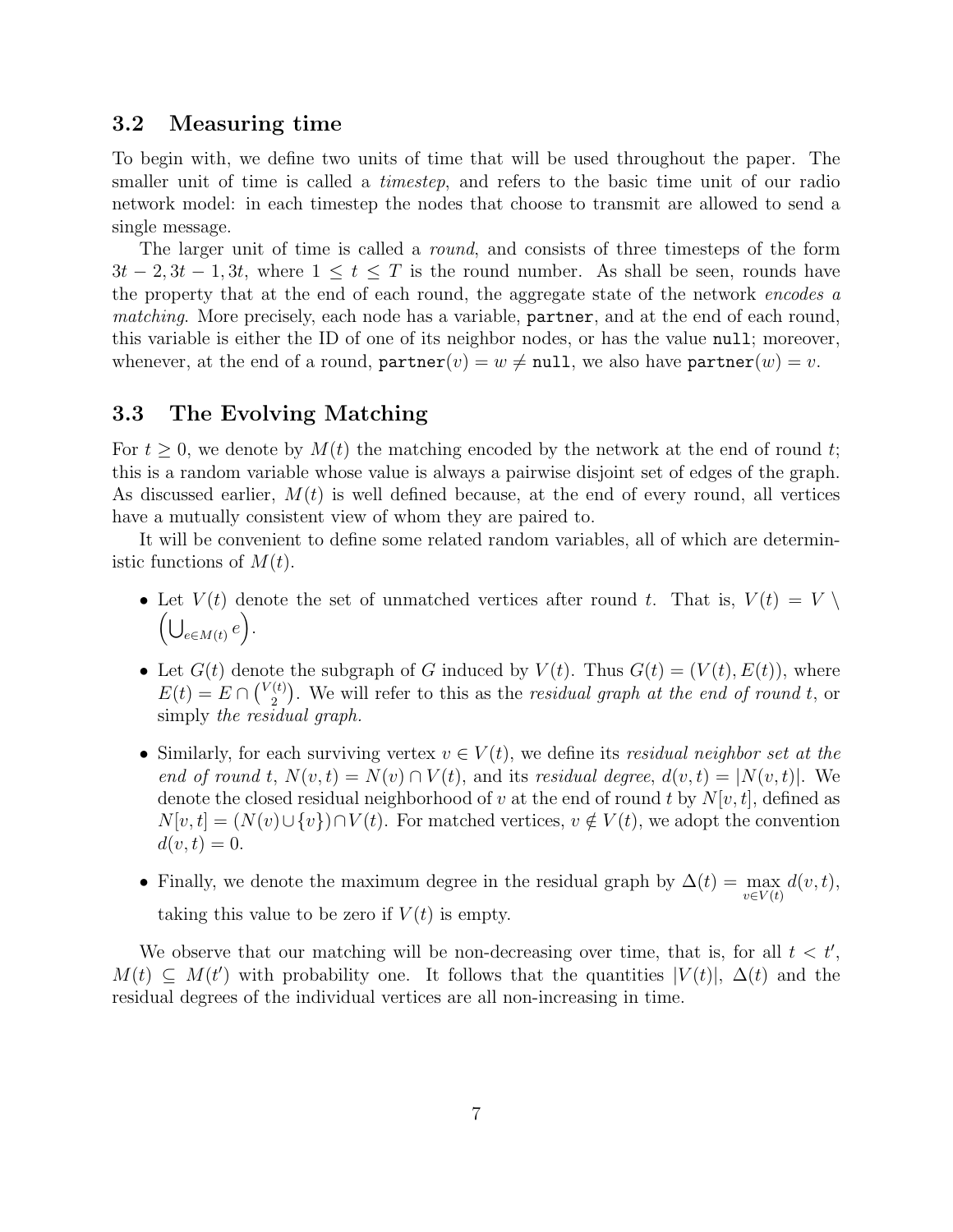# 4 Maximal Matching Algorithm

The basic idea of our algorithm is, starting with the empty matching, to greedily add disjoint edges until a maximal matching is achieved. The challenge is to keep each node's energy cost low. We achieve this by having nodes wake up at random times, and try to recruit one of their neighbors to pair with them. If this succeeds without being hampered by additional, redundant, neighbors that also happen to wake up, then an edge is added to the matching.

To ensure that both endpoints of the edge agree about who they are paired with, the nodes execute a three-step "handshake" protocol, with the property that, if it succeeds, both nodes know that the other node has only been in communication with them, and was not, for instance, trying to form an edge with another, different, endpoint.

To keep the energy costs low, it is essential that nodes wake up with approximately the correct frequency. If the rate is too high, too many nodes will wake up at once, causing collisions. Even if we get around these collisions by some device, having too many nodes wake up at once seems likely to lead to excessive energy consumption, since at most one neighbor of a node can get a message through in a single round.

If, on the other hand, the rate is too low, too few nodes will wake up at once, again leading to an excessive waste of energy, since a node whose neighbors are all asleep cannot form an edge all by itself.

From the perspective of an individual node, whose goal is to connect with exactly one of its neighbors, the ideal would be that, in any given round, it and its neighbors participate with a probability equal to the inverse of its residual degree at the time. There are, however, two problems with setting this to be the participation rate. Firstly, the nodes do not know even their initial degrees, let alone their evolving degrees in the residual graph. Secondly, even if these degrees were known, nodes of different degrees would desire different participation rates for their neighbors, but their neighbor sets might overlap.

To get around these difficulties, we want to define a *global* participation rate for each round, that acts as a proxy for each node's ideal participation rate. To this end, we define the function

$$
r(t) = \frac{1}{2 + 3\left(1 - \frac{t-1}{T}\right)\Delta}
$$

where  $T = C\Delta \log(n)$ . The constant C will be specified in the proof of Theorem [1.1.](#page-2-0) This function,  $r(t)$  gives a schedule for gradually raising the participation probability from  $r(1) = \frac{1}{2+3\Delta} = \Theta(1/\Delta)$  up to  $r(T) = \Theta(1)$ .

Initially, when the rate is  $\Theta(1/\Delta)$  it will be lower than ideal for all but the highest degree vertices. Nevertheless, there is some chance of some pairings being formed. As the algorithm proceeds, the participation probability increases slowly, while a node's residual degree decreases. So for some rounds during the algorithm, the current participation rate (for everyone) will be approximately equal to the inverse of the node's degree, and those are the rounds when the node is most likely to be matched.

This completes the informal description of our algorithm. For a formal specification, Algorithms [1,](#page-9-0) [2](#page-9-1) and [3](#page-10-0) comprise the full pseudocode for our distributed protocol.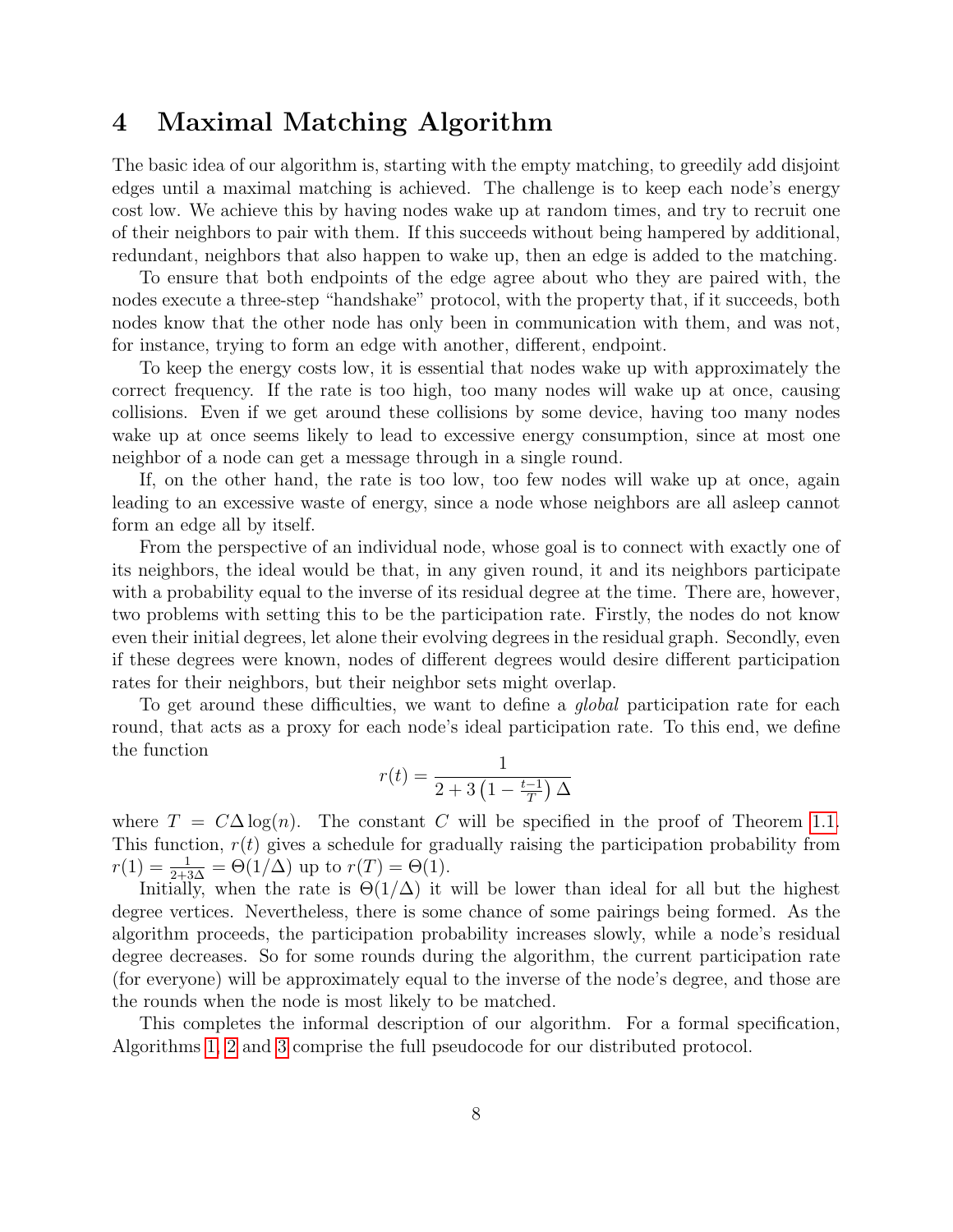<span id="page-9-0"></span>Algorithm 1 Main Algorithm: A Low-Energy Distributed implementation of Greedy Maximal Matching in a Radio Network.

```
1: t \leftarrow 12: partner← null
3: while partner= null and t \leq T do
4: Sample x uniformly from [0, 1].
5: if x \leq r(t)/2 then
6: Do RECRUIT PROTOCOL this round.
7: else if r(t)/2 < x \leq r(t) then
8: Do ACCEPT_PROTOCOL this round.
9: else
10: Sleep this round.
11: end if
12: t \leftarrow t + 113: end while
14: Sleep for the remaining T - t rounds.
```
<span id="page-9-1"></span>

| <b>Algorithm 2</b> RECRUIT_PROTOCOL: Try to form an edge as initial sender. |                                                           |
|-----------------------------------------------------------------------------|-----------------------------------------------------------|
| 1: At timestep 1, Send $my\_ID$                                             | $\triangleright$ "My name is $my\_ID$ and I am available" |
| 2: At timestep 2, Listen                                                    |                                                           |
| 3: if message received then                                                 |                                                           |
| Interpret the message as an ordered pair of integers $(x, y)$<br>4:         |                                                           |
| if $x = my\_ID$ then<br>5:                                                  | $\triangleright$ Match found                              |
| $partner \leftarrow y$<br>6:                                                |                                                           |
| At timestep 3, send $(x, y)$<br>7:                                          | $\triangleright$ "x and y are paired"                     |
| end if<br>8:                                                                |                                                           |
| $9:$ else                                                                   |                                                           |
| Sleep for timestep 3.<br>10:                                                |                                                           |
| $11:$ end if                                                                |                                                           |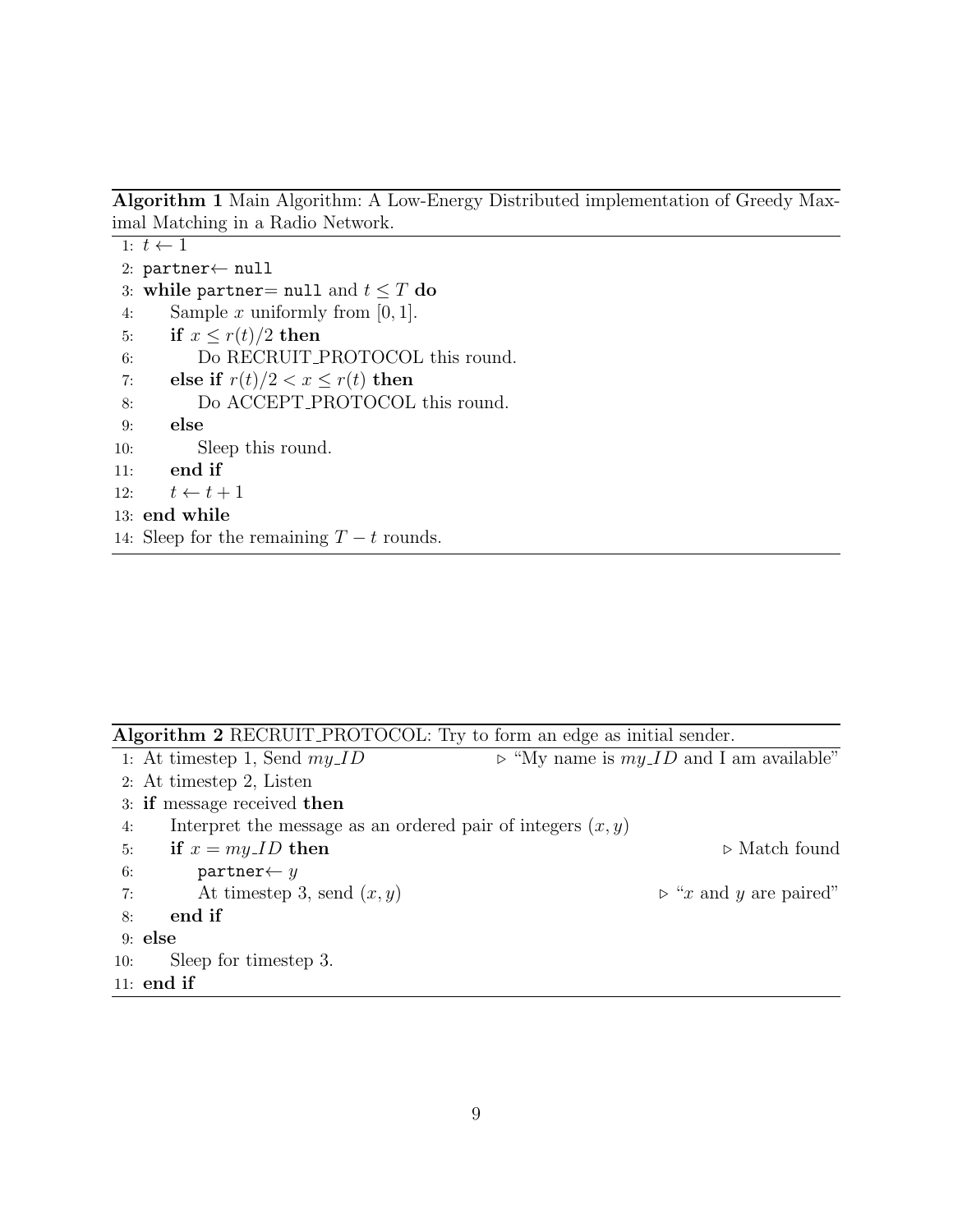<span id="page-10-0"></span>

| Algorithm 3 ACCEPT_PROTOCOL: Try to form an edge as initial listener. |                                                                                           |  |
|-----------------------------------------------------------------------|-------------------------------------------------------------------------------------------|--|
|                                                                       | 1: At timestep 1, Listen                                                                  |  |
|                                                                       | 2: if message received then                                                               |  |
| 3:                                                                    | Interpret the message as an integer $x$                                                   |  |
| 4:                                                                    | At timestep 2, Send $(x, my\_ID)$<br>$\triangleright$ "Hello, lets match up, x and my_ID" |  |
| 5:                                                                    | At timestep 3, Listen                                                                     |  |
| 6:                                                                    | if message received then                                                                  |  |
| 7:                                                                    | Interpret the message as an ordered pair of integers $(x, y)$                             |  |
| 8:                                                                    | if $(y == my.ID)$ then<br>$\triangleright x$ and y are matched                            |  |
| 9:                                                                    | $partner \leftarrow x$                                                                    |  |
| 10:                                                                   | end if                                                                                    |  |
| 11:                                                                   | end if                                                                                    |  |
|                                                                       | $12:$ end if                                                                              |  |
|                                                                       | 13: Sleep for any timesteps remaining in the round.                                       |  |

# 5 Maximal Matching Analysis

In this section we prove the correctness and analyze the running time and energy complexity of Algorithm [1.](#page-9-0)

To begin, we show that the Recruit and Accept protocols run by the individual nodes interact correctly, so that at the end of each round there is no disagreement between nodes about whether or not they are matched and to whom.

**Lemma 5.1.** With probability one, at the end of every round  $t \geq 0$ , the partner variables of the n nodes encode a well-defined matching  $M(t)$ .

*Proof.* Initially, all the vertices are unmatched, with null partners, so  $M(0) = \emptyset$ . Later, we observe that the only circumstances under which the partner variables have their values reassigned is when a vertex  $v$  has chosen to participate in that round as recruiter, a neighboring vertex  $w$  has chosen to participate in that round as accepter, and furthermore, both v and w receive a message each time they Listen during their respective protocols. Since a message is received if and only if exactly one neighbor Sends in that timestep, the messages v receives must come from w, and vice-versa. Therefore v stores the ID of w in its partner variable, and vice-versa.

Furthermore, since v and w would not have participated in round t unless their partner variables were both null beforehand, we know by induction that no other vertices have  $v$  or  $w$  as their partners. Since this applies for all vertices and all rounds, the pairing is  $\Box$ one-to-one, as desired.

Now, suppose the algorithm has run for some time, and two neighboring vertices v and w remain unmatched. The following Lemma gives a fairly tight lower bound on the probability that the edge  $\{v, w\}$  will be added to the matching in the next timestep.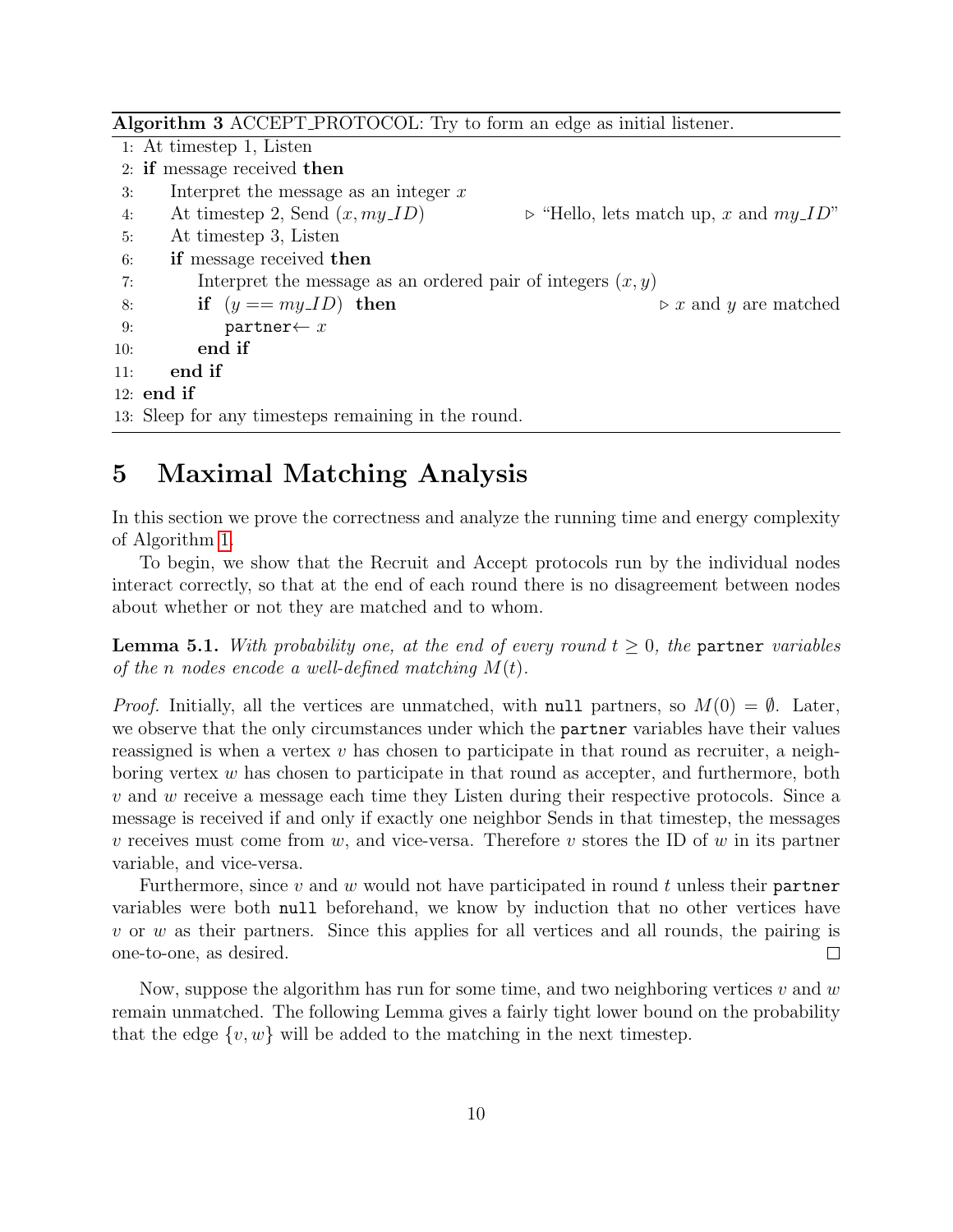<span id="page-11-4"></span>**Lemma 5.2.** Let  $t \geq 1$ , let  $\{v, w\} \in E$ , and let  $X_{v,w,t}$  be the indicator random variable for the event that v and w get matched to each other in round t. Then

$$
\mathbb{E}\left(X_{v,w,t} \mid M(t-1)\right) \ge \frac{r(t)^2}{2} \left(1 - r(t)\right)^{\Delta(t-1)-1} \mathbf{1}(v, w \in V(t-1))
$$

*Proof.* In order for an edge to form between v and w in round t, it is necessary and sufficient for the following four events all to occur:

 $E_0 = \{v, w \in V(t-1)\},\,$ 

 $E_1 = \{v, w \text{ both participate in round } t\},\$ 

- $E_2 = \{\text{exactly one of } v, w \text{ participates as recurrence, the other as accepter, in round } t\},\$
- $E_3 = \{E_2, \text{ and } v \text{ and } w \text{ receive each others messages without any collision}\}.$

Note that  $E_3 \subset E_2 \subset E_1 \subset E_0$ . For  $0 \le i \le 3$ , let  $X_i = \mathbf{1}(E_i)$ . We now compute expectations, conditioned on the matching at the end of the previous round. We will prove, below, that

<span id="page-11-2"></span><span id="page-11-1"></span><span id="page-11-0"></span>
$$
\mathbb{E}(X_1 \, | \, M(t-1)) = r(t)^2 X_0,\tag{1}
$$

$$
\mathbb{E}\left(X_2 \mid X_1, M(t-1)\right) = \frac{1}{2}X_1,\tag{2}
$$

$$
\mathbb{E}\left(X_3 \mid X_2, X_1, M(t-1)\right) \ge (1 - r(t))^{\Delta(t-1)-1} X_2. \tag{3}
$$

It follows by the law of total expectation that

$$
\mathbb{E}\left(X_3 \mid M(t-1)\right) \ge \frac{r(t)^2}{2} \left(1 - r(t)\right)^{\Delta(t-1)-1} X_0,
$$

which is equivalent to the statement of the lemma, noting that  $X_0 = \mathbf{1}(v, w \in V(t-1))$  and  $X_3 = X_{v,w,t}.$ 

To prove the three conditional expectation relations above, first note that equations [\(1\)](#page-11-0) and [\(2\)](#page-11-1) follow immediately from the definitions of  $E_1$  and  $E_2$ , and the fact that every vertex in  $V(t-1)$  has probability  $r(t)/2$  to participate as recruiter in round t, and the same probability to participate as accepter.

To establish inequality [\(3\)](#page-11-2), we note that, conditioned on  $E_2$  occurring, for  $E_3$  to occur it is sufficient<sup>[1](#page-11-3)</sup> that no other neighbor of w decides to participate in round t in the same role as  $v$ , and no other neighbor of  $v$  decides to participate in the same role as  $w$ . Thus the conditional probability that  $E_3$  occurs is bounded below by the probability that

- no node in  $N(v, t-1) \cap N(w, t-1)$  decides to participate at all,
- no node in  $N(v, t-1) \setminus N[w, t-1]$  decides to participate with the same role as w, and

<span id="page-11-3"></span><sup>&</sup>lt;sup>1</sup>We note that this is not a necessary condition. If v sends a message and two of its neighbors w and  $x$  both decide to listen, it could still happen that only  $w$  receives the message, because some vertex in  $N(x) \setminus N(w)$  sends a message at the same time as v, thereby causing a fortuitous collision at x.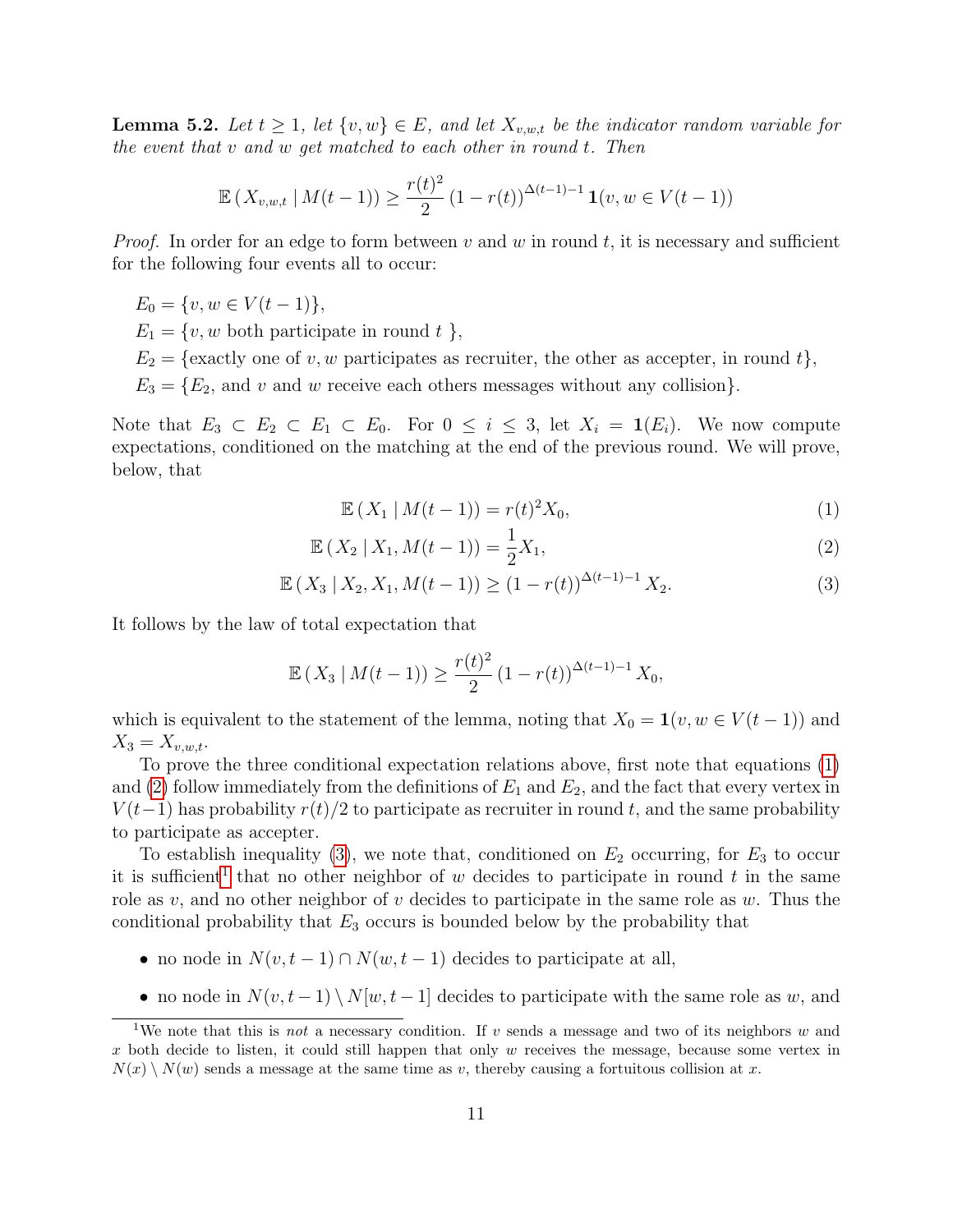• no node in  $N(w, t-1) \setminus N[v, t-1]$  decides to participate with the same role as v.

Since each node makes its participation decision independently, this probability equals

$$
(1 - r(t))^{A} \left(1 - \frac{r(t)}{2}\right)^{B} \ge (1 - r(t))^{A + B/2},
$$

where  $A = |N(v, t-1) \cap N(w, t-1)|$  and  $B = |N(v, t-1) \setminus N(w, t-1)| + |N(w, t-1) \setminus N[v, t-1]|$ , and we have applied the inequality  $(1 - x/2)^2 \geq 1 - x$ , which holds for all real x.

Next observe that

$$
N(v, t-1) \setminus \{w\} = (N(v, t-1) \cap N(w, t-1)) \cup (N(v, t-1) \setminus N[w, t-1])
$$

and the corresponding equation holds for  $N(w, t-1) \setminus \{v\}$ , so that

$$
2A + B = |N(v, t - 1) \setminus \{w\}| + |N(w, t - 1) \setminus \{v\}|
$$
  
=  $d(v, t - 1) + d(w, t - 1) - 2$   
 $\leq 2(\Delta(t - 1) - 1).$ 

Thus, for a fixed matching  $M(t-1)$ , the conditional probability of  $E_3$  given  $E_2$  is at least

$$
(1 - r(t))^{\Delta(t-1)-1}
$$

This establishes [\(3\)](#page-11-2), which completes the proof.

Having estimated the probability that a particular matching edge forms at a particular time, we now want to understand the running of the algorithm as a whole. To this end, we make the following definition.

**Definition 5.3.** Let  $1 \le t \le 1 + T$ . We say that the residual graph is good for round t if

$$
\Delta(t-1)r(t) < 1/2.
$$

We will also, more concisely, say that t is good, to mean the same thing.

Thus, we say "t is good" if, prior to round t, every vertex v has either been matched (and thus  $v \notin V(t-1)$  or enough neighbors of v have been matched to reduce v's residual degree below a target threshold,  $\frac{1}{2r(t)}$ . The threshold  $\frac{1}{2r(t)}$  was chosen to ensure that any particular vertex listening in round  $t$  is unlikely to miss a message due to a collision. So, when  $t$  is good, any high degree vertex that decides to participate in round t is "primed to succeed."

Our goal will be to prove that, with high probability, t is good for all  $1 \le t \le T + 1$ ; that is, no degree ever exceeds  $\frac{1}{2r(t)}$ . In particular, noting that  $r(T + 1) = 1/2$ , the property of being good for time  $T + 1$  means that  $\Delta(T) < 1$ , which means the final residual graph  $G(T)$ is an empty graph; equivalently,  $M(T)$  is a maximal matching.

 $\Box$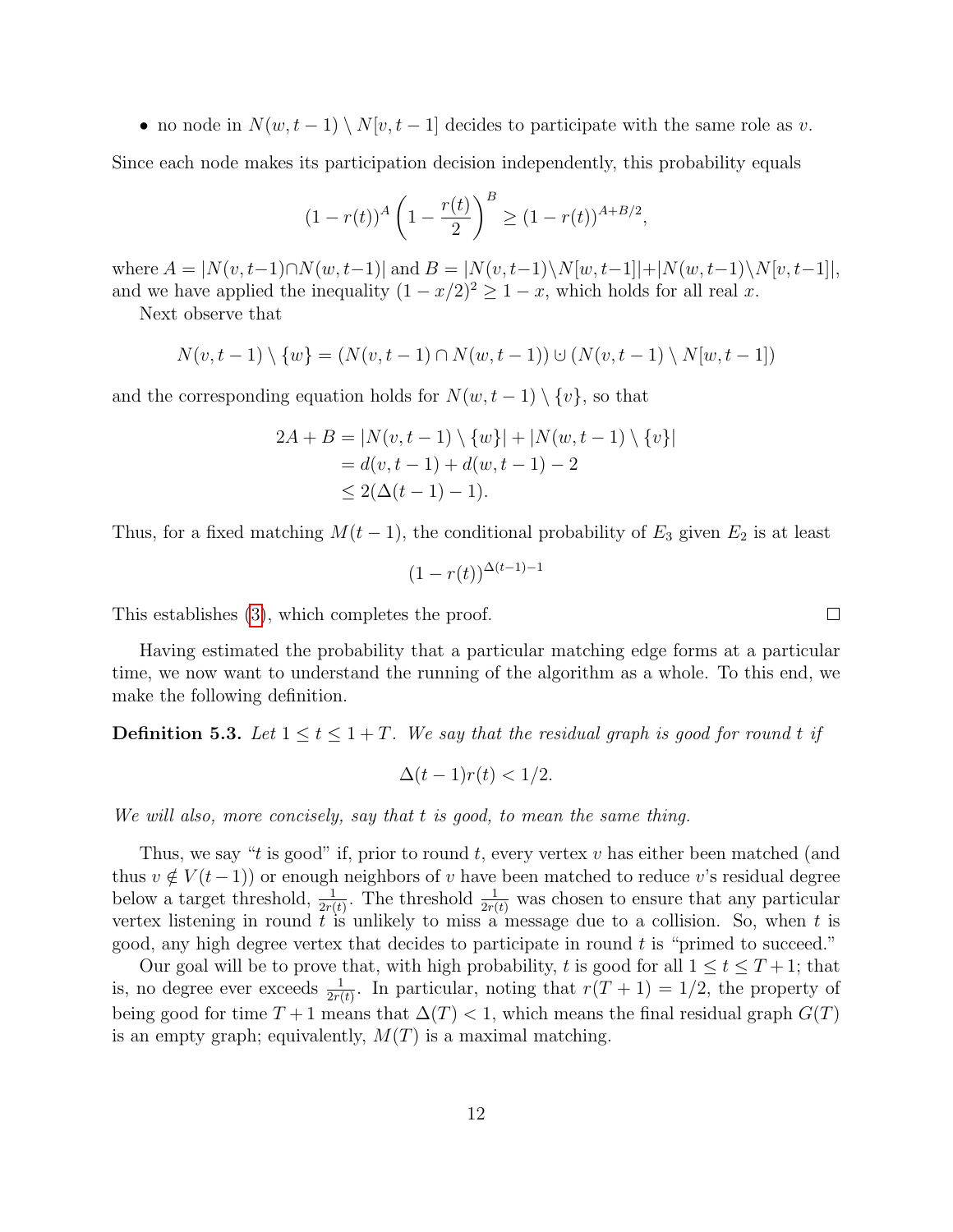<span id="page-13-0"></span>**Lemma 5.4.** Let A be the event that, for all  $1 \le t \le T+1$ , the residual graph is good for time t. Then

$$
\mathbb{P}\left(M(T) \text{ is maximal } \right) \ge \mathbb{P}\left(A\right) \ge 1 - o\left(\frac{1}{n^2}\right).
$$

In order to prove Lemma [5.4](#page-13-0) we introduce a random variable that will be used crucially in the remainder of the analysis.

**Definition 5.5.** For each  $1 \le t \le 1 + T$  and  $v \in V$ , let  $Z(v, t)$  denote the indicator random variable for the event  $\{t \text{ is good and } d(v,t) \geq \frac{1}{3r} \}$  $\frac{1}{3r(t)}\bigg\}$ . By convention, if  $v \notin V(t)$ ,  $d(v, t) = 0$ , so  $Z(v,t) = 0$  also.

The intuition behind this definition is that the event  $\{Z(v, t) = 1\}$  means that despite the best possible conditions for  $v$  getting matched: many available unmatched neighbors (since  $d(v, t-1) \geq d(v, t) > \frac{1}{3r}$  $\frac{1}{3r(t)}$ , and a small chance of collisions (since t is good), v still failed to get matched in round  $\hat{t}$ . Thus this event represents a lost opportunity for vertex v. Since a vertex cannot get matched in a round unless it participates, which happens with probability only  $r(t)$ , we must of course be prepared for many such opportunities to be lost. However, the following lemma shows that there is a decent chance that any particular such opportunity is not lost.

#### <span id="page-13-1"></span>Lemma 5.6.

$$
\mathbb{E}\left(Z(v,t)\mid M(t-1)\right)\leq 1-\frac{r(t)}{6e}.
$$

*Proof.* Recall that, by definition,  $Z(v,t) = 1$  if and only if:  $v \in V(t)$  and  $d(v,t) \geq 1/3r(t)$ and  $\Delta(t-1)$  <  $1/2r(t)$ . Now, since the degrees at time  $t-1$  are determined by  $M(t-1)$ , and there is nothing to prove when the conditional information implies  $Z(v, t)$  is identically zero, we may assume  $d(v, t-1) \geq 1/3r(t)$  and  $\max_w d(w, t-1) \leq 1/2r(t)$ .

Also, note that  $v \notin V(t)$  will occur if and only if  $X_{v,w,t} = 1$  for some  $w \in N(v,t-1)$ . Since these events are disjoint, we may sum their probabilities, obtaining

$$
\mathbb{E}\left(Z(v,t) \mid M(t-1)\right) \le 1 - \sum_{w} \mathbb{E}\left(X_{v,w,t} \mid M(t-1)\right)
$$
\n
$$
\le 1 - \sum_{w \in N(v,t-1)} \frac{r(t)^2}{2} (1 - r(t))^{\Delta(t-1)-1} \qquad \text{by Lemma 5.2.}
$$
\n
$$
\le 1 - d(v,t-1) \frac{r(t)^2}{2} (1 - r(t))^{\Delta(t-1)-1}
$$
\n
$$
\le 1 - d(v,t) \frac{r(t)^2}{2} (1 - r(t))^{1/(2r(t))}
$$

where the last inequality follows because  $d(v, t - 1) \geq d(v, t)$  and  $\Delta(t - 1) - 1 \leq 1/(2r(t))$ since t is good.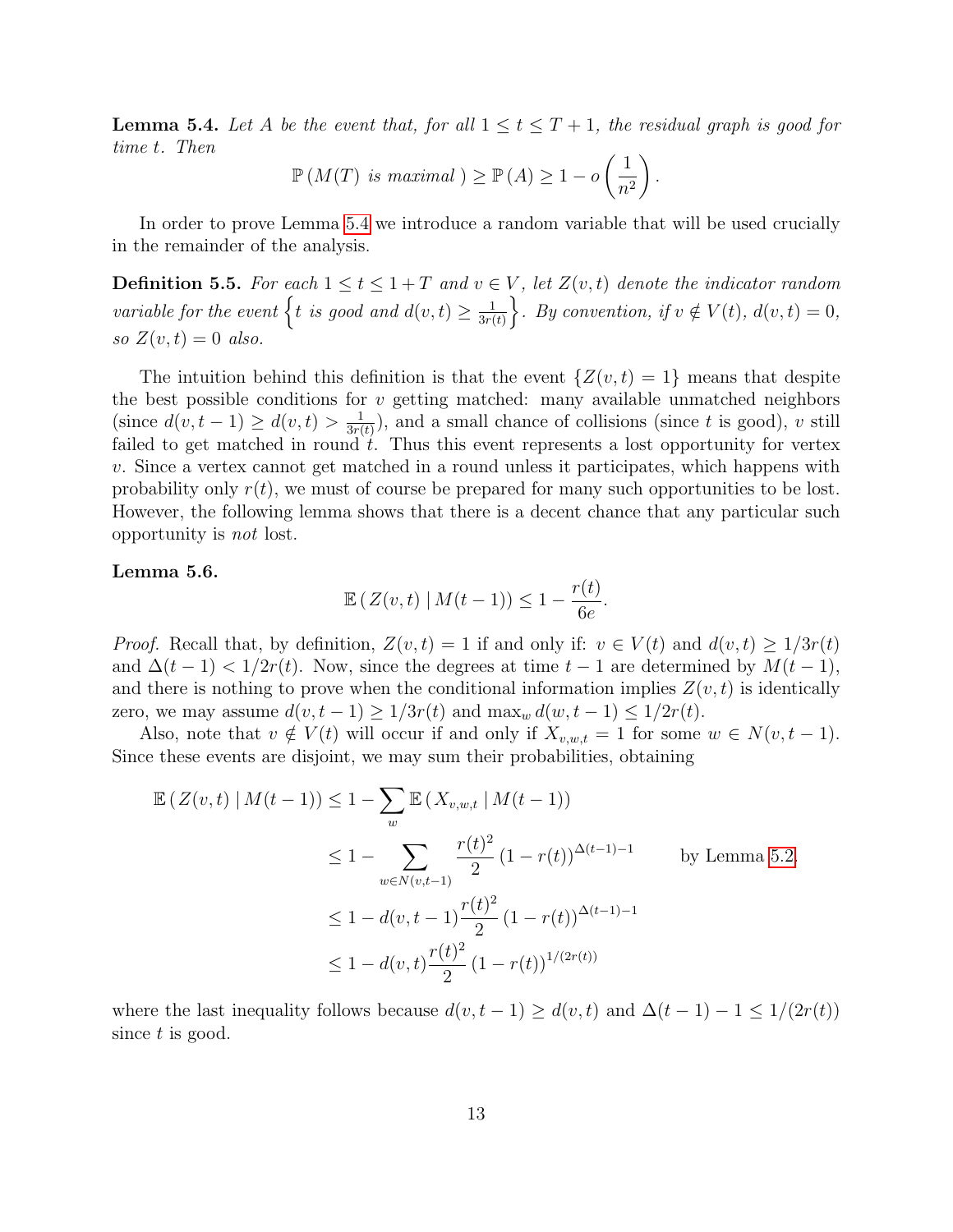Additionally, since  $Z(v,t) = 0$  unless  $d(v,t) \geq \frac{1}{3v}$  $\frac{1}{3r(t)}$ , we have

$$
\mathbb{E}\left(Z(v,t) \mid M(t-1)\right) \le 1 - \frac{1}{3r(t)} \frac{r(t)^2}{2} (1 - r(t))^{\frac{1}{2r(t)}} \n\le 1 - \frac{r(t)}{6} (1 - r(t))^{\frac{1}{2r(t)}} \n\le 1 - \frac{r(t)}{6e}.
$$

Here the last inequality follows because for  $0 \le x \le 1/2$ , we have  $1-x \ge e^{-2x}$ , and  $r(t) \le 1/2$ for all  $t \leq 1 + T$ . П

The above lemma shows that in a good round  $t$ , a particular vertex  $v$  has only a bounded chance to "misbehave". To prove Lemma [5.4](#page-13-0) we will show that the first bad round, if any, must be preceded by a long sequence of good rounds  $t'$  on which some vertex  $v$  misbehaves  $(i.e., Z(v, t') = 1)$ . Since this is unlikely, it must follow that, with high probability, all rounds are good.

*Proof of Lemma [5.4.](#page-13-0)* Assume, for contradiction, that there exists a bad round. Let t be the first bad round; that is, t is minimal such that  $\Delta(t) \geq \frac{1}{2\pi i}$  $\frac{1}{2r(t)}$ . We note that an easy calculation shows  $r(t') < \frac{1}{2\Delta}$  for  $t' \leq 1 + T/3$ , so it must be the case that  $t > T/3$ .

Consider the set  $I = \{t' < t \mid 3r(t') > 2r(t)\}\$ . Since r is an increasing function, I is an interval; let  $I = \{t_0, t_0 + 1, \ldots, t - 1\}$ . Another easy calculation shows that  $r(1) < \frac{1}{3\Delta}$ , so  $t_0 \geq 1$ .

Since t is by definition the first bad round, every  $t' \in I$  is good. On the other hand, there is a vertex v that is a witness to t being bad, i.e.,  $d(v, t-1)r(t) \geq \frac{1}{2}$  $\frac{1}{2}$ . Then, for every  $t' \in I$ ,

$$
d(v, t') \ge d(v, t - 1) \ge \frac{1}{2r(t)} > \frac{1}{3r(t')}
$$

Combining the two facts above, we conclude that

$$
Z(v, t') = 1 \text{ for all } t' \in I.
$$
\n<sup>(4)</sup>

Let  $\mathcal{E}_{v,t}$  be this event, *i.e.*, the event that  $\prod Z(v,t') = 1$ . We want to compute the  $t' \in I$ probability of  $\mathcal{E}_{v,t}$ . Recall that  $I = \{t_0, \ldots t-1\}$ . Then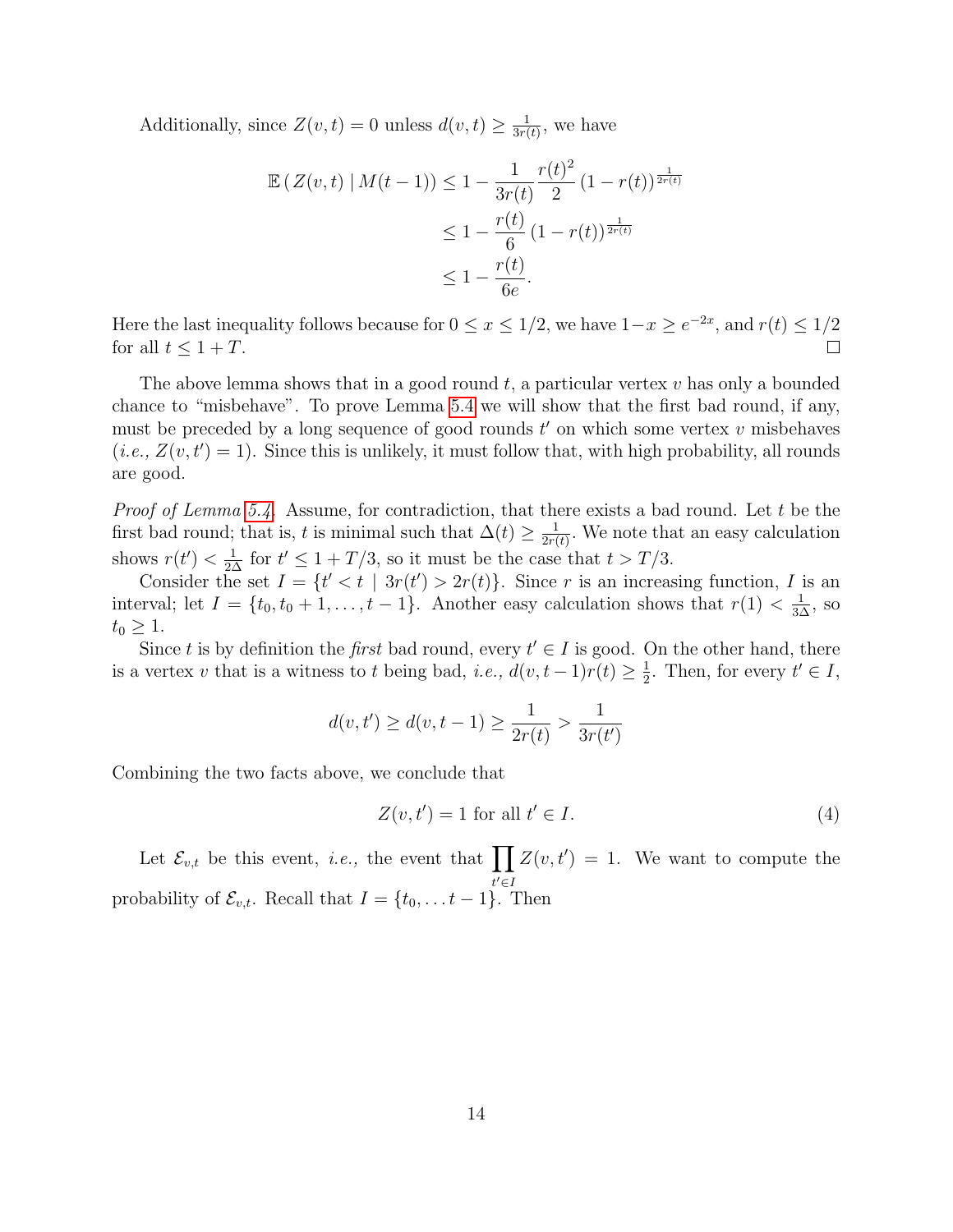$$
\mathbb{P}(\mathcal{E}_{v,t}) = \mathbb{E}\left(\prod_{t'=t_0}^{t-1} Z(v,t')\right)
$$
\n
$$
= \mathbb{E}\left(\mathbb{E}\left(\prod_{t'=t_0}^{t-1} Z(v,t') \middle| M(t-2)\right)\right) \qquad \text{by the Law of Total Expectation}
$$
\n
$$
= \mathbb{E}\left(\left(\prod_{t'=t_0}^{t-2} Z(v,t')\right) \mathbb{E}\left(Z(v,t-1) \middle| M(t-2)\right)\right)
$$
\n
$$
\leq \mathbb{E}\left(\prod_{t'=t_0}^{t-2} Z(v,t')\right) \left(1 - \frac{r(t-1)}{6e}\right) \qquad \text{by Lemma 5.6}
$$

Line (\*) follows since  $M(t-2)$  determines  $Z(v, t_0), \ldots, Z(v, t-2)$ . Proceeding inductively, we have

$$
\mathbb{P}(\mathcal{E}_{v,t}) \le \prod_{t' \in I} \left(1 - \frac{r(t')}{6e}\right)
$$
  
 
$$
\le \exp\left(\frac{-1}{6e} \sum_{t' \in I} r(t')\right) \qquad \text{since for all } x, 1 - x \le e^{-x}
$$

To get a handle on the expression on the right hand side, we need a lower bound on the sum of the participation rates. Let  $t^* \in \mathbb{R}$  be such that  $r(t^*) = \frac{2}{3}r(t)$ . Then  $t_0 - 1 \leq t^* < t_0$ , and we have

$$
\sum_{t'=t_0}^{t} r(t') \ge \int_{t_0-1}^{t} r(t')dt' \qquad \text{upper Riemann sum}
$$
\n
$$
\ge \int_{t^*}^{t} r(t')dt' = \int_{t^*}^{t} \frac{1}{2+3(1-\frac{t'-1}{T})\Delta}dt' = \frac{T}{3\Delta} \int_{1/r(t)}^{1/r(t^*)} \frac{1}{y} dy \qquad \text{setting } y = 1/r(t')
$$
\n
$$
= \frac{C}{3} \log n \log \left(\frac{r(t)}{r(t^*)}\right) \qquad \text{since } T = C\Delta \log n
$$
\n
$$
= \frac{C}{3} \log n \log(3/2)
$$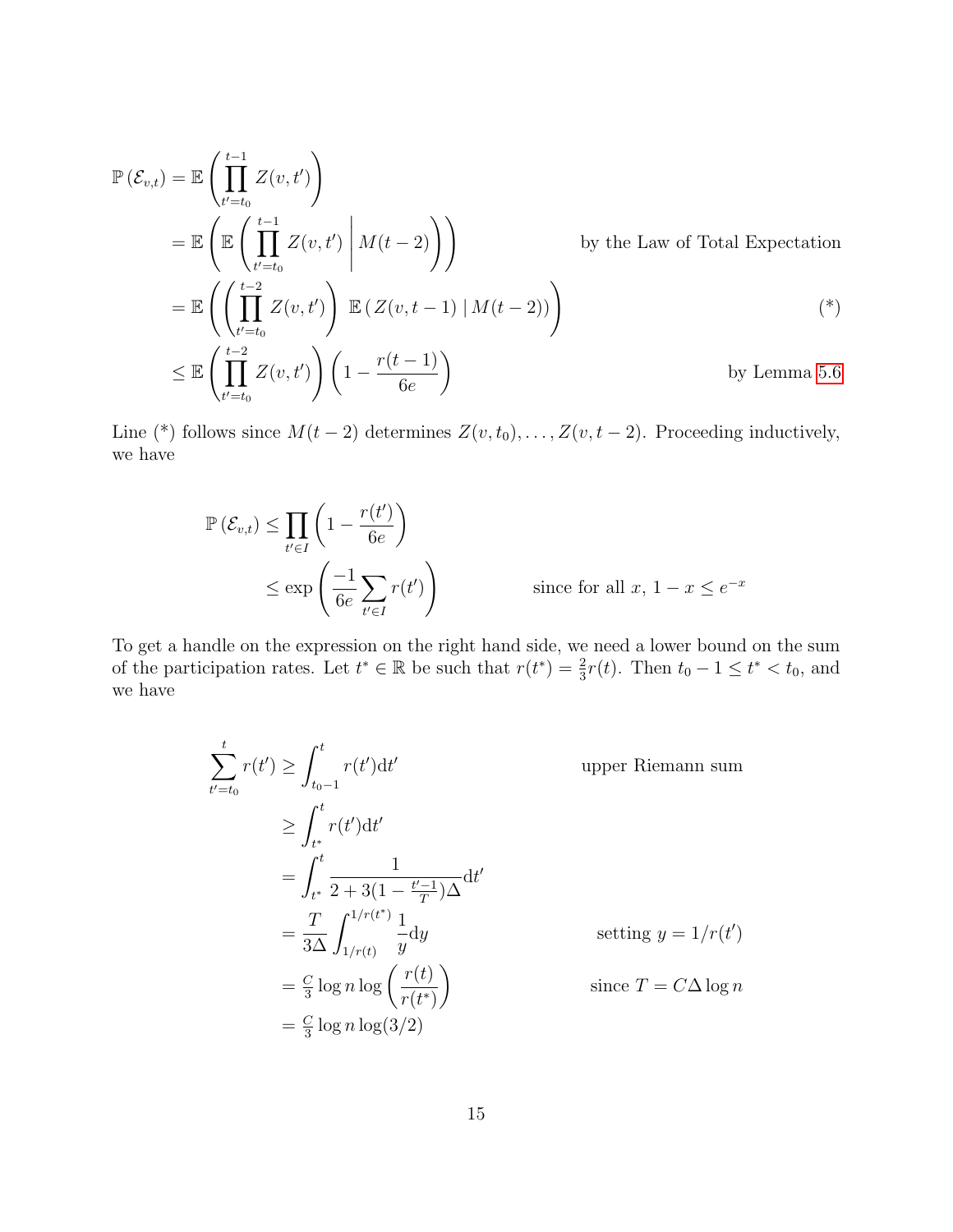But  $t \notin I$ , so we need to correct the above:

$$
\sum_{t' \in I} r(t') = \left(\sum_{t'=t_0}^t r(t')\right) - r(t)
$$

$$
\geq \frac{C}{3} \log n \log(3/2) - \frac{1}{2}
$$

$$
\geq \frac{C}{8} \log n
$$

Plugging this back into the probability calculation,

$$
\mathbb{P}(\mathcal{E}_{v,t}) \le \exp\left(-\frac{1}{6e} \sum_{t' \in I} r(t')\right)
$$
  

$$
\le \exp\left(-\frac{C \log n}{48e}\right)
$$
  

$$
\le \frac{1}{n^{4+\varepsilon}}.
$$

where the last inequality holds for suitably large values of C, e.g., when  $C = 1000$ .

Taking a union bound over the  $nT = O(n^2 \log n)$  events  $\mathcal{E}_{v,t}$  completes the proof of the lemma.  $\Box$ 

Lemma [5.4](#page-13-0) established that Algorithm [1](#page-9-0) almost surely outputs a maximal matching. All that remains is to analyze the algorithm's energy cost.

Proof of Theorem [1.1.](#page-2-0) The upper bound on energy use comes from a simple analysis of the number of rounds each vertex participates in. Clearly, the energy use is at most 3 times the number of rounds the vertex participates in, which is at most the number of heads that would be flipped in T independent coin flips, with probabilities of heads  $r(1), r(2), \ldots, r(T)$ . Note that

$$
\sum_{t=1}^{T-1} r(t) \le \int_1^T r(t) dt
$$
 lower Riemann sum  
=  $\frac{T}{3\Delta} \int_{1/r(T)}^{1/r(1)} \frac{1}{y} dy$  setting  $y = 1/r(t)$   
=  $\frac{C}{3} \log n \log \left( \frac{r(T)}{r(1)} \right)$  since  $T = C\Delta \log n$ 

$$
= \frac{C}{3} \log n \log \left( 1 + \frac{3}{2} \Delta \right)
$$

Thus the expected energy use is at most

$$
3\sum_{t=1}^{T} r(t) = r(T) + 3\sum_{t=1}^{T-1} r(t) \le C \log n \log \left(1 + \frac{3}{2}\Delta\right) + \frac{1}{2} = O\left(\left(\log n\right) \left(\log \Delta\right)\right)
$$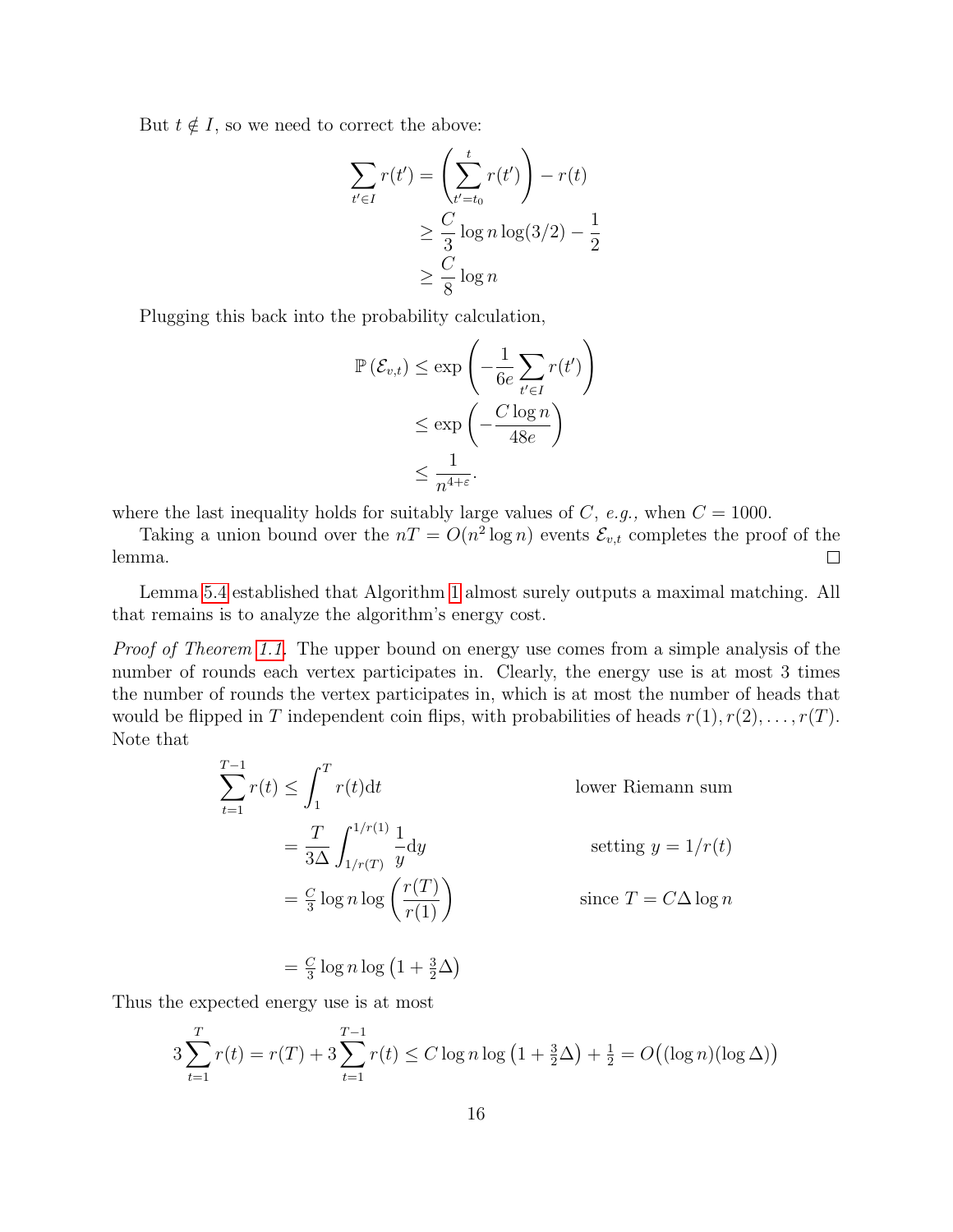Chernoff's bound, together with with a union bound over the n vertices, implies the highprobability upper bound on expected energy cost.  $\Box$ 

# <span id="page-17-0"></span>6 Neighbor Assignment Functions

Motivated by the problem of assigning nodes to backup data from their neighbors in a sensor network, we introduce the following definition. As we shall see later, it is extremely closely connected to the established concept of matching covering number.

**Definition 6.1.** Given graph  $G = (V, E)$ , a neighbor assignment function (NAF) is a function  $f: V \to V$  such that for all  $v \in V$ ,  $\{v, f(v)\} \in E$ . Equivalently, we may think of this as an oriented subgraph of G, in which each vertex has out-degree 1. The load of the assignment is the maximum in-degree of this digraph. Equivalently, load is  $\max_{v \in V} |f^{-1}(v)|$ . The minimum NAF load of G is the minimum load among all NAFs for G.

**Note:** In the case when G is bipartite, NAFs are also known as "semi-matchings." (See, for example, [\[12,](#page-21-10) [10\]](#page-21-11).) However, since we are particularly concerned with the non-bipartite case, we preferred to introduce a different term.

In the context of backing up data, we think of the assigned node  $f(v)$  as the node who will store a backup copy of  $v$ 's data. Our goal for this section is to find a NAF whose load is small. In the energy-aware radio network setting, we also want to ensure that the per-node energy use is small.

Our next result establishes a close connection between the load of the best NAF for a graph and the minimum number of matchings needed to cover all of its vertices.

**Definition 6.2.** The matching cover number of a graph  $G$ , denoted mc( $G$ ), is the minimum integer k such that there exists a set of k matchings of  $G$ , whose union contains every vertex of G.

<span id="page-17-1"></span>**Theorem 6.3.** For every graph  $G$ , the minimum NAF-load of  $G$  equals the matching cover number of G, unless the NAF-load of G equals 1. If the NAF-load of G equals 1, the matching cover number of G can be 1 or 2.

*Proof.* Suppose  $V = V(G)$  is covered by the union of matchings  $M_1, \ldots, M_L$ . Then assigning each vertex  $v$  to its partner in the first matching that contains  $v$  is an NAF with maximum load at most L. This establishes that the NAF-load is always at most the matching covering number.

Before we begin the proof for the reverse implication, we make the following general observation about digraphs with out-degree 1. By considering the unique walk obtained by starting at any vertex v, and repeatedly following the edge  $\{v, f(v)\}\)$ , we can see that each weakly connected component consists of one oriented cycle (of length  $\geq$  2), together with one or more "tributary" trees, each rooted at a node of this cycle, and oriented towards that root. See Figure [1.](#page-18-0)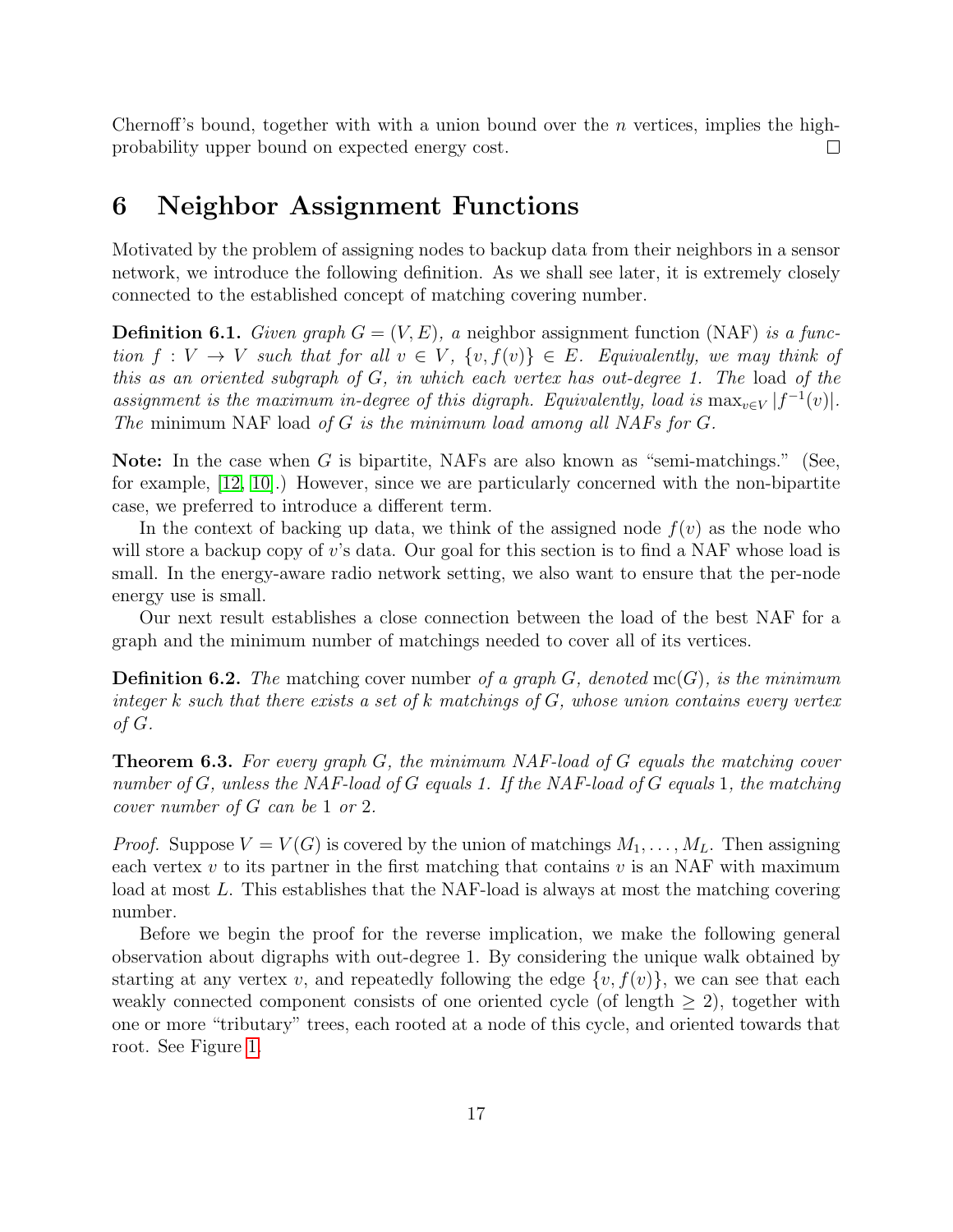

<span id="page-18-0"></span>Figure 1: Sketch of the digraph of a NAF with only one component. Each component can be seen as a directed cycle, along with zero or more "tributary trees."



<span id="page-18-1"></span>Figure 2: Example of the conversion of a given NAF by decreasing the number of load-zero nodes. The number by each node indicates its load. Note that, after the conversion, the maximum load did not increase, and the connected components of the NAF are now all directed cycles and/or stars with one bi-directed edge. (The components of size 2 are both.)

Now, if f has any leaf, that is, a node v whose load is zero, we can obtain a new NAF by reassigning  $f(v)$  to point back to v. This increases the load at v to 1, decreases the load by 1 at  $f(f(v))$ , and does not change any other vertex loads. Repeated application of this rule to all leaves in turn, eventually leads to a NAF whose components are all either (a) directed cycles, which do not have any leaves, or (b) stars with one bi-directed edge. See Figure [2.](#page-18-1) In case (b), the component consists of one node, r, of in-degree  $i \leq L$ , i nodes,  $x_1, \ldots, x_i$ , each with an edge directed to  $r$ , and one edge from  $r$  to  $x_1$ .

It is easy to see that, for a directed cycle, whose edges are  $e_1, \ldots, e_{\ell}$ , a single matching consisting of the even edges,  $e_2, e_4, \ldots$ , will cover all the vertices if  $\ell$  is even, and all but one vertex if  $\ell$  is odd. Therefore, one matching covers the component if  $\ell$  is even, and two if  $\ell$  is odd.

For the star with bi-directed edge, the maximum load equals the degree, d, of the center vertex. And a matching cover consists of the d single edges that make up the star.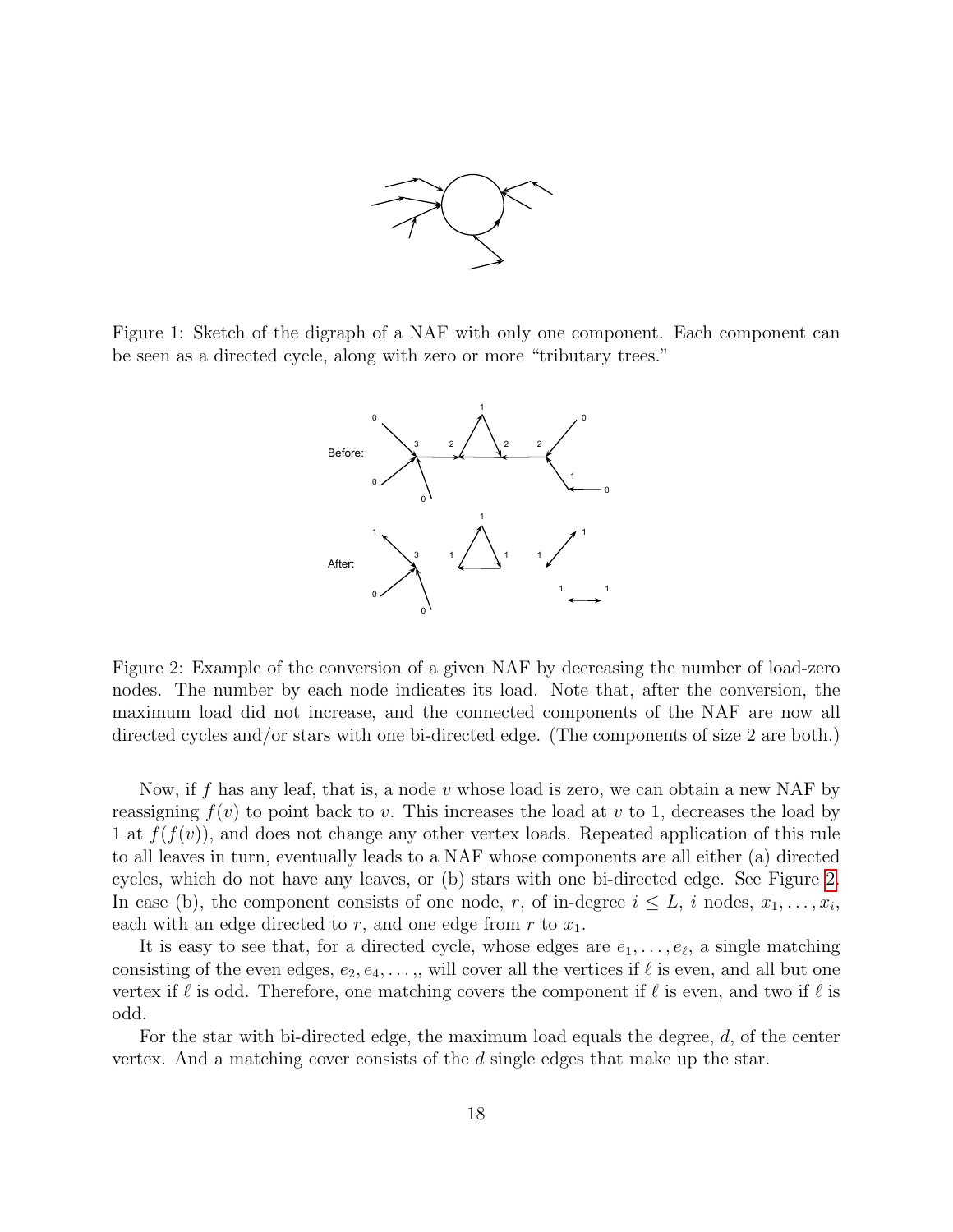In this way, we can build up our matching cover component by component, noting that if every component has a matching cover of size at most  $k$ , then so does the entire graph. Since the only case when our matching cover was bigger than the maximum load for the component was when  $L = 1$ , the proof is complete.  $\Box$ 

Wang, Song, and Yuan [\[22\]](#page-22-9) have given an  $O(n^3)$ -time centralized algorithm for finding the minimum number of matchings needed to cover a graph. In light of Theorem [6.3,](#page-17-1) their result implies an  $O(n^3)$  time algorithm for finding the minimum-load NAF for any graph.

In the distributed and low-energy setting, it is unlikely that we can achieve such an ambitious goal. For instance, a node cannot determine its exact degree without sending and/or receiving at least that many messages successfully, which may require linear energy. Instead, we aim for the less ambitious goal of finding a NAF whose maximum load is well within our energy budget. Our next result shows that this is possible, assuming one exists.

## <span id="page-19-0"></span>Algorithm 4 Low-Energy Distributed algorithm to compute a NAF in a Radio Network.

- 1: Run our Maximal Matching algorithm on G.
- 2: For each edge  $\{u, v\}$  in the matching, mark  $u, v$  as assigned, and assign them to each other.
- 3: for  $i \leftarrow 1$  to  $k$  do
- 4: Run the maximal matching algorithm on G, modified so that only unassigned nodes are allowed to recruit, and only assigned nodes are allowed to accept.
- 5: For each edge  $\{u, v\}$  in the matching, mark u, v as assigned, and (re-)assign them to each other.
- 6: end for

First however, we need another definition.

**Definition 6.4.** For a graph G, a partial NAF is a function  $f : S \to V$ , where  $S \subseteq V$ . As before, we define the maximum load of f as  $\max_{v \in V} |f^{-1}(v)|$ . We say the coverage of f is  $|S|/|V|$ .

Our motivation for introducing partial NAF's stems from the following possibility. A particular graph G may not have any NAF's whose maximum load is less than its maximum degree,  $\Delta(G)$ . Despite this, it is possible that, say, 90% of its vertices would be satisfied by a partial NAF whose maximum load is 1. In this case, we might prefer the partial NAF to the best complete one, in spite of the unassigned vertices. Our next result shows that running Algorithm [4](#page-19-0) should produce a result that is, in some sense, competitive with every partial NAF for G.

**Theorem 6.5.** Let  $\varepsilon \geq 0$ , and let G be a graph for which there exists a partial NAF with coverage  $1 - \varepsilon$  and maximum load L. Then Algorithm [4,](#page-19-0) run with parameter k, will, with probability 1– $O\left(\frac{k}{n^2}\right)$  $\frac{k}{n^2}$ , output a partial NAF with coverage  $(1-\varepsilon)(1-e^{-k/(2L+2)})$  and maximum load at most k. Its per-vertex expected energy usage is  $O(k \log^2 n)$ . In particular, if  $k \geq$  $(2L + 2) \log(n)$ , the output NAF will also have coverage  $1 - \varepsilon$ .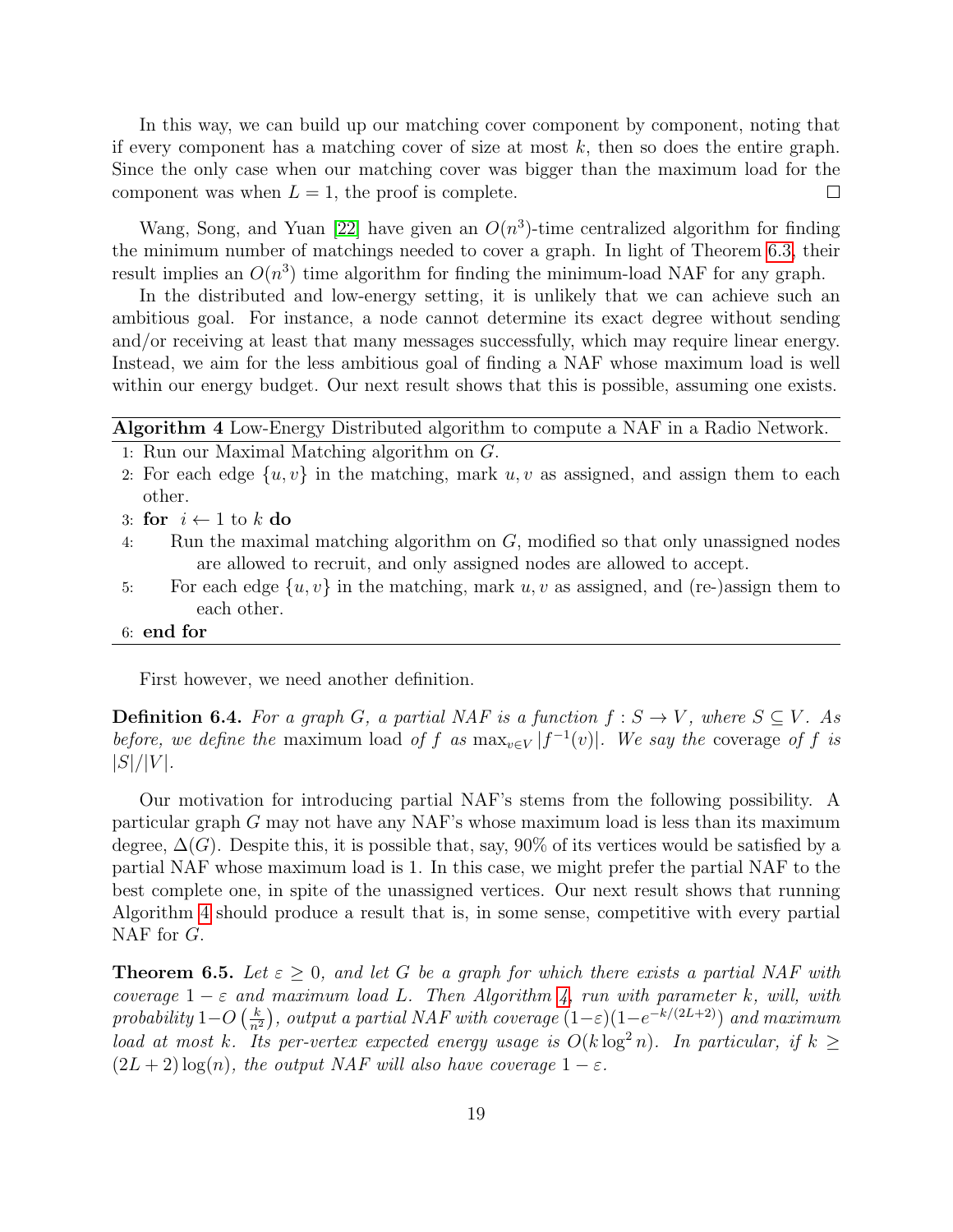*Proof.* Let f be a partial NAF with coverage  $1-\varepsilon$  and maximum load L. First we convert f into a complete NAF on a subgraph of G. Let S be the domain of f, and let R be the range of f. We extend f to the domain  $S \cup R$  by, for every vertex  $v \in R \setminus S$ , arbitrarily choosing a vertex  $w \in f^{-1}(v)$ , and defining  $f(v) = w$ . Since a different w is necessarily chosen for each  $v \in R \setminus S$ , this increases the load of f by at most 1.

Now that f is a NAF for the subgraph induced by  $S\cup R$ , we apply Theorem [6.3](#page-17-1) to deduce the existence of a matching cover of size  $L + 1$  that includes every vertex of  $S \cup R$ . This implies that the maximum matching covers at least  $(1 - \varepsilon)n/(L + 1)$  vertices. Hence every maximal matching covers at least  $(1-\varepsilon)n/(2L+2)$  vertices. So the first call to the maximal matching algorithm will assign neighbors to at least this many vertices.

In subsequent rounds, the modification to the maximal matching algorithm has the effect of making it run on the bipartite graph where the bipartition is into the assigned and unassigned vertices. By the pigeonhole principle, at least one matching,  $M$ , from the  $L + 1$ in the matching cover must cover at least a  $1/(L+1)$  fraction of the unassigned vertices in  $S \cup R$ . Since the first matching was maximal, no edges in G have both endpoints unassigned; therefore,  $M$  is a matching within the bipartite graph being fed into our maximal matchings algorithm. Therefore, the maximal matching that is found must cover at least a  $1/2(L+1)$ fraction of the unassigned vertices. It follows that after k iterations, at most

$$
\left(1 - \frac{1}{2L+2}\right)^k (1 - \varepsilon)n \le e^{-k/(2L+2)}(1 - \varepsilon)n
$$

nodes from  $S \cup R$  will remain unassigned.

Since each run of the maximal matching algorithm succeeds with probability  $1-O(1/n^2)$ , a union bound over the k outer loop iterations establishes the high-probability bound.  $\Box$ 

We point out that, at the end of each loop iteration of Algorithm [4,](#page-19-0) any assigned vertices that were not matched with an unassigned node in that iteration must have no unassigned neighbors, and can therefore go to sleep for the rest of the algorithm. If desired, Algorithm [4](#page-19-0) can even be run with parameter k set to  $\infty$ , since the algorithm will now terminate once a NAF is found.

# Acknowledgments

The authors would like to thank the anonymous referees of the conference version of this paper for helpful comments and suggestions.

# References

<span id="page-20-0"></span>[1] Reuven Bar-Yehuda, Oded Goldreich, and Alon Itai. Efficient emulation of single-hop radio network with collision detection on multi-hop radio network with no collision detection. Distributed Computing, 5(2):67–71, 1991.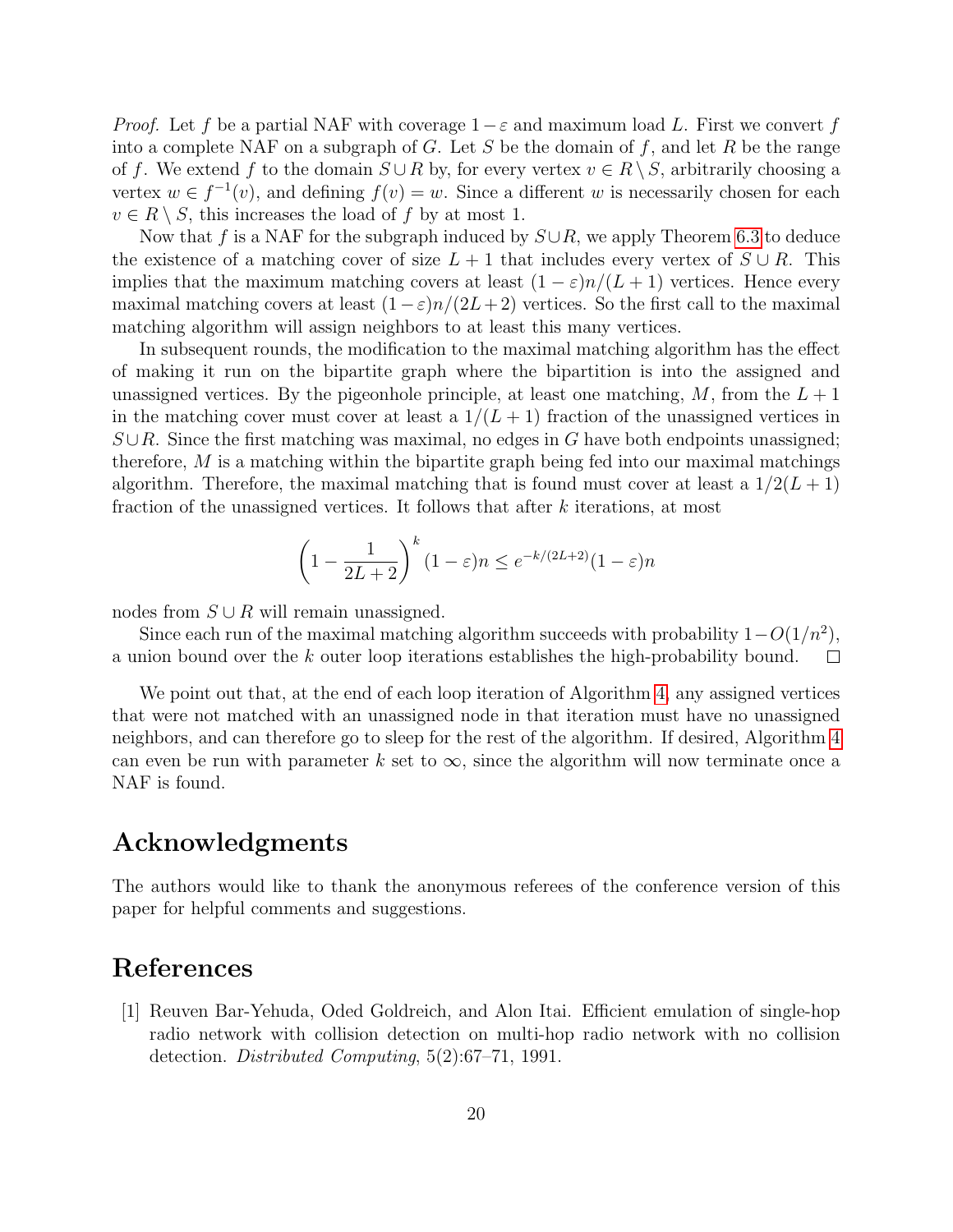- <span id="page-21-8"></span>[2] Reuven Bar-Yehuda, Oded Goldreich, and Alon Itai. On the time-complexity of broadcast in multi-hop radio networks: An exponential gap between determinism and randomization. Journal of Computer and System Sciences, 45(1):104–126, 1992.
- <span id="page-21-0"></span>[3] Matthew Barnes, Chris Conway, James Mathews, and DK Arvind. Ens: An energy harvesting wireless sensor network platform. In 2010 Fifth International Conference on Systems and Networks Communications, pages 83–87. IEEE, 2010.
- <span id="page-21-4"></span>[4] Michael A. Bender, Tsvi Kopelowitz, Seth Pettie, and Maxwell Young. Contention resolution with constant throughput and log-logstar channel accesses. SIAM J. Comput., 47(5):1735–1754, 2018.
- <span id="page-21-2"></span>[5] Yi-Jun Chang, Varsha Dani, Thomas P Hayes, Qizheng He, Wenzheng Li, and Seth Pettie. The energy complexity of broadcast. In Proceedings of the 2018 ACM Symposium on Principles of Distributed Computing, pages 95–104, 2018.
- <span id="page-21-3"></span>[6] Yi-Jun Chang, Varsha Dani, Thomas P Hayes, and Seth Pettie. The energy complexity of BFS in radio networks. In Proceedings of the 39th Symposium on Principles of Distributed Computing, pages 273–282, 2020.
- <span id="page-21-5"></span>[7] Yi-Jun Chang, Ran Duan, and Shunhua Jiang. Near-optimal time-energy trade-offs for deterministic leader election. In Proceedings 33rd ACM Symposium on Parallelism in Algorithms and Architectures (SPAA), pages 162–172, 2021.
- <span id="page-21-6"></span>[8] Yi-Jun Chang, Tsvi Kopelowitz, Seth Pettie, Ruosong Wang, and Wei Zhan. Exponential separations in the energy complexity of leader election. ACM Trans. Algorithms, 15(4):49:1–49:31, 2019.
- <span id="page-21-9"></span>[9] Soumyottam Chatterjee, Robert Gmyr, and Gopal Pandurangan. Sleeping is efficient: Mis in  $o(1)$ -rounds node-averaged awake complexity. In Proceedings of the 39th Symposium on Principles of Distributed Computing, pages 99–108, 2020.
- <span id="page-21-11"></span>[10] Andrzej Czygrinow, Michał Hanćkowiak, Edyta Szymańska, and Wojciech Wawrzyniak. On the distributed complexity of the semi-matching problem. Journal of Computer and System Sciences, 82(8):1251–1267, 2016.
- <span id="page-21-7"></span>[11] Ran Duan and Seth Pettie. Linear-time approximation for maximum weight matching. J. ACM, 61(1):1–23, 2014.
- <span id="page-21-10"></span>[12] Nicholas JA Harvey, Richard E Ladner, László Lovász, and Tami Tamir. Semi-matchings for bipartite graphs and load balancing. Journal of Algorithms, 59(1):53–78, 2006.
- <span id="page-21-1"></span>[13] Wendi R. Heinzelman, Anantha Chandrakasan, and Hari Balakrishnan. Energy-efficient communication protocol for wireless microsensor networks. In Proceedings of the 33rd Annual Hawaii International Conference on System Sciences, pages 10–pp. IEEE, 2000.